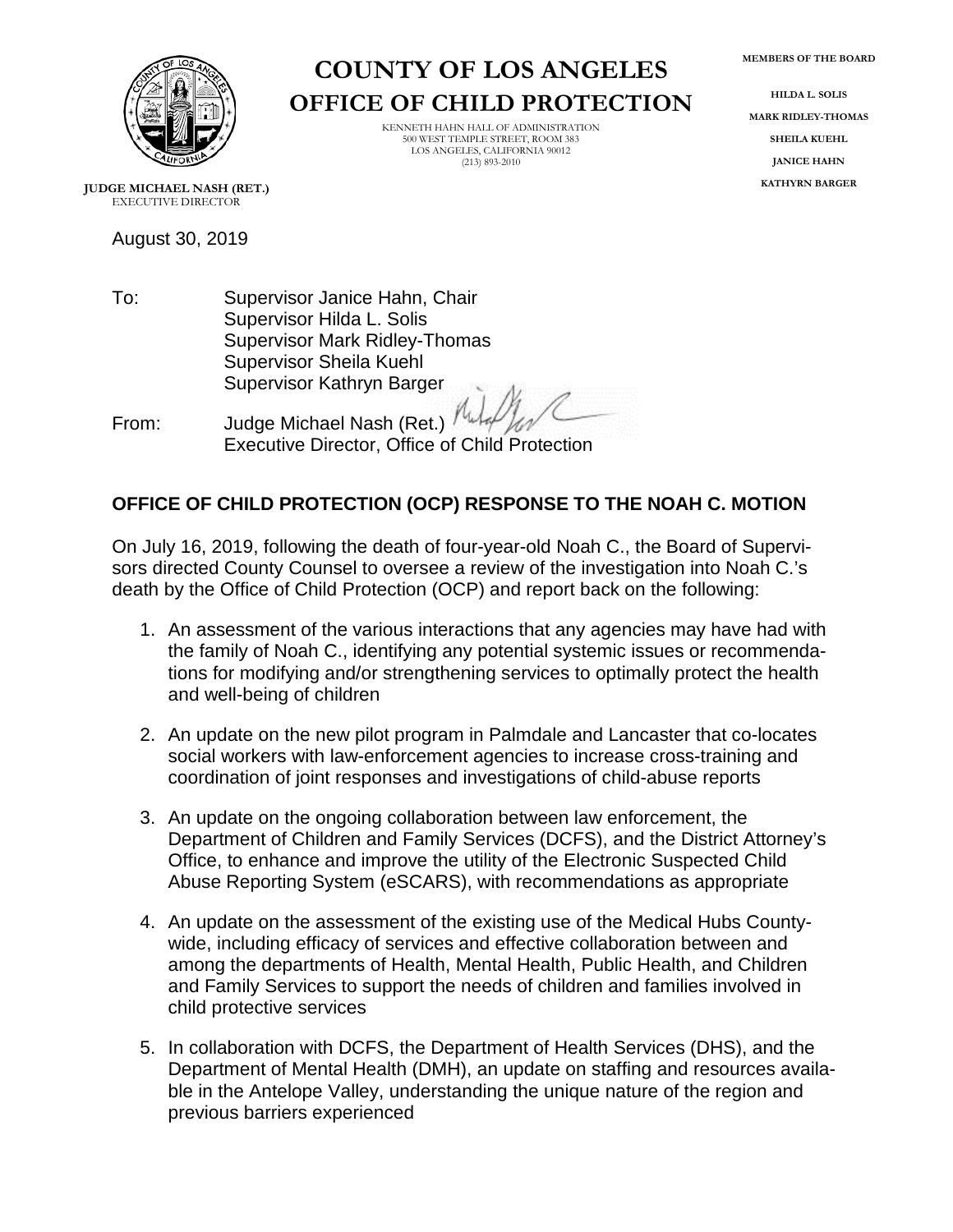The Board further directed the Chief Executive Officer (CEO) to collaborate with DCFS to identify positions that are experiencing recruitment and retention challenges in the department's Antelope Valley regional offices and provide recommendations to address them, including financial incentives such as a pay differential and bonuses.

The Board further directed the OCP and DCFS to report back comprehensive data that details the progress and improvements that have been made since the adoption of the recommendations of the Blue Ribbon Commission on Child Protection (BRC), such as proposed systemic and structural changes including, but not limited to, Medical Hubs; impediments to the department's progress, including workload ratios; the number of fatalities that existed prior to the BRC versus now; and the overall efficacy of the OCP, particularly towards prevention and including its accomplishments.

The Board further directed the CEO and the directors of DCFS, DHS, and DMH to report back on the number of vacancies versus the total allocated positions, including vacancies in the Antelope Valley.

In this report, the OCP will report on items 1 through 4 and on the comprehensive data detailing the progress and improvements made since the adoption of the recommendations of the BRC. The other items requested by the Board will be reported on separately by the CEO, DCFS, and other agencies.

## **1. History of Contacts and Systemic Issues Identified**

The family of Noah C. consisted of mother Ursula, father José, and four children—Noah and three siblings. Contact with DCFS fell into three different contexts.[1](#page-1-0)

- First, in August 2014, petitions for Noah and his older sibling were filed alleging that Mother had physically abused her own infant sibling, resulting in a skull fracture, and that Father was an abuser of marijuana. The petitions resulted in the detention of Noah's sibling and Noah, shortly after Noah's birth.
- Second, petitions were filed in November 2016 alleging that Noah had been diagnosed with "failure to thrive," developmental delay, and congenital hypertonia, and that he was medically neglected by Mother and Father, who failed to take the child to eight scheduled medical appointments. These petitions again resulted in the detention of Noah and his sibling.
- Third, following the return home of Noah in November 2018, reports were made to the DCFS Child Protection Hotline regarding Noah that contributed to the issuance of a removal order on May 15, 2019, that was not executed.

<span id="page-1-0"></span><sup>1</sup> When she was a child, the family of Mother was the subject of three DCFS referrals—one in 2001 and two in 2011. The third referral resulted in a Voluntary Family Maintenance (VFM) case that closed as the family stabilized. When Father was a child, his family was also the subject of three DCFS referrals, in 1999, 2001, and 2008. The 2008 referral was promoted to a VFM case that closed in 2009 as the family stabilized.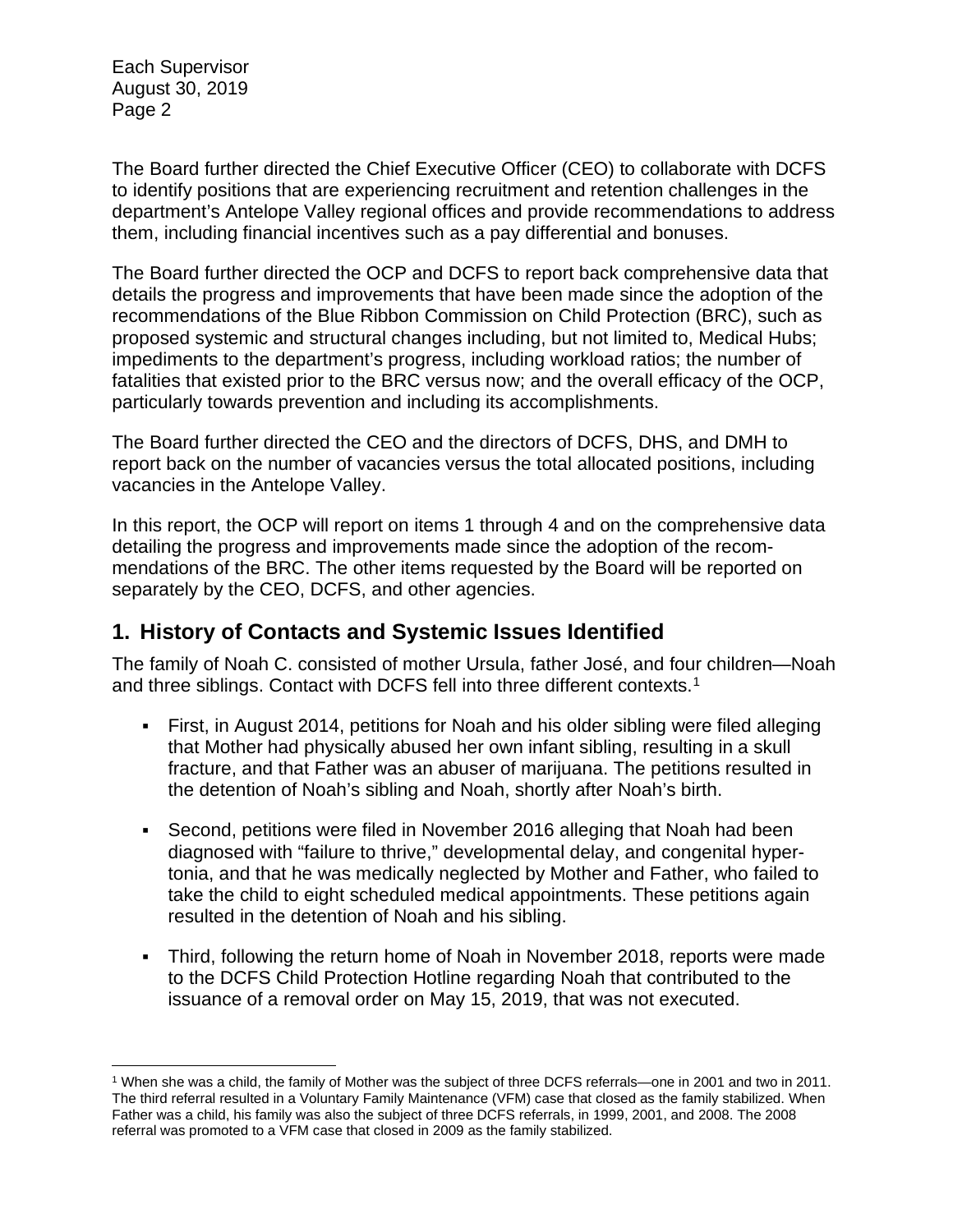#### **2014 Petitions**

After the filing of the petitions in August 2014, Noah and his older sibling were placed in foster care and then with their maternal great-grandmother (MGGM).

On May 21, 2015, just prior to the adjudication hearing, the petitions were dismissed. The allegations against Mother were dismissed after a forensic evaluation requested by DCFS was received from Dr. Janet Arnold-Clark, M.D., Board Certified Child Abuse Pediatrician from the LAC+USC Violence Intervention Program. DCFS requested the dismissal after indicating that it did not have sufficient evidence to meet its burden of proof, "as it is more likely than not that the mother did not cause the injuries."

The allegations in the petitions against Father were dismissed because there was "no evidence to suggest that the . . . father is an abuser of marijuana."

Following the dismissal of the petitions, Noah and his sibling were returned to Mother and Father.

#### **2016 Petitions**

After the filing of these petitions, both Noah and his older sibling were placed in foster care. At the initial hearing on November 21, 2016, Noah's sibling was released by the court to Mother and Father over the objection of County Counsel.

On March 9, 2017, Mother and Father pled no contest to the petitions. The disposition hearing was held on June 1, 2017. Family maintenance services were ordered for Noah's sibling, and family reunification services were ordered for Noah. On August 14, 2017, Noah was placed with his MGGM and maternal great-grandfather (MGGF).

At the Welfare and Institutions Code (WIC) section 366.21(e) judicial review hearing on November 28, 2017, the court found by a preponderance of the evidence that the return of Noah to his parents would create a substantial risk of detriment to the child, thereby necessitating continued placement.

The court further found that the parents' compliance with the case plan had been substantial. Both had completed parenting programs and had provided proper care for Noah's sibling. Mother had not completed individual counseling, in part because she had seen a counselor who was not a DCFS-approved licensed therapist. The court liberalized visits for the parents with Noah after finding that previous visits had been consistent and of high quality. The DCFS report on the November 28, 2017, hearing indicated that both children were doing well. Overnight visits with Noah were set to begin. The report noted that Mother and Father "have made tremendous progress" in participating in and completing the court-ordered case plan. DCFS stated that the family would be referred to family preservation services upon reunification with Noah.<sup>[2](#page-2-0)</sup>

<span id="page-2-0"></span><sup>&</sup>lt;sup>2</sup> There is no indication that this ever occurred after Noah was returned to his parents.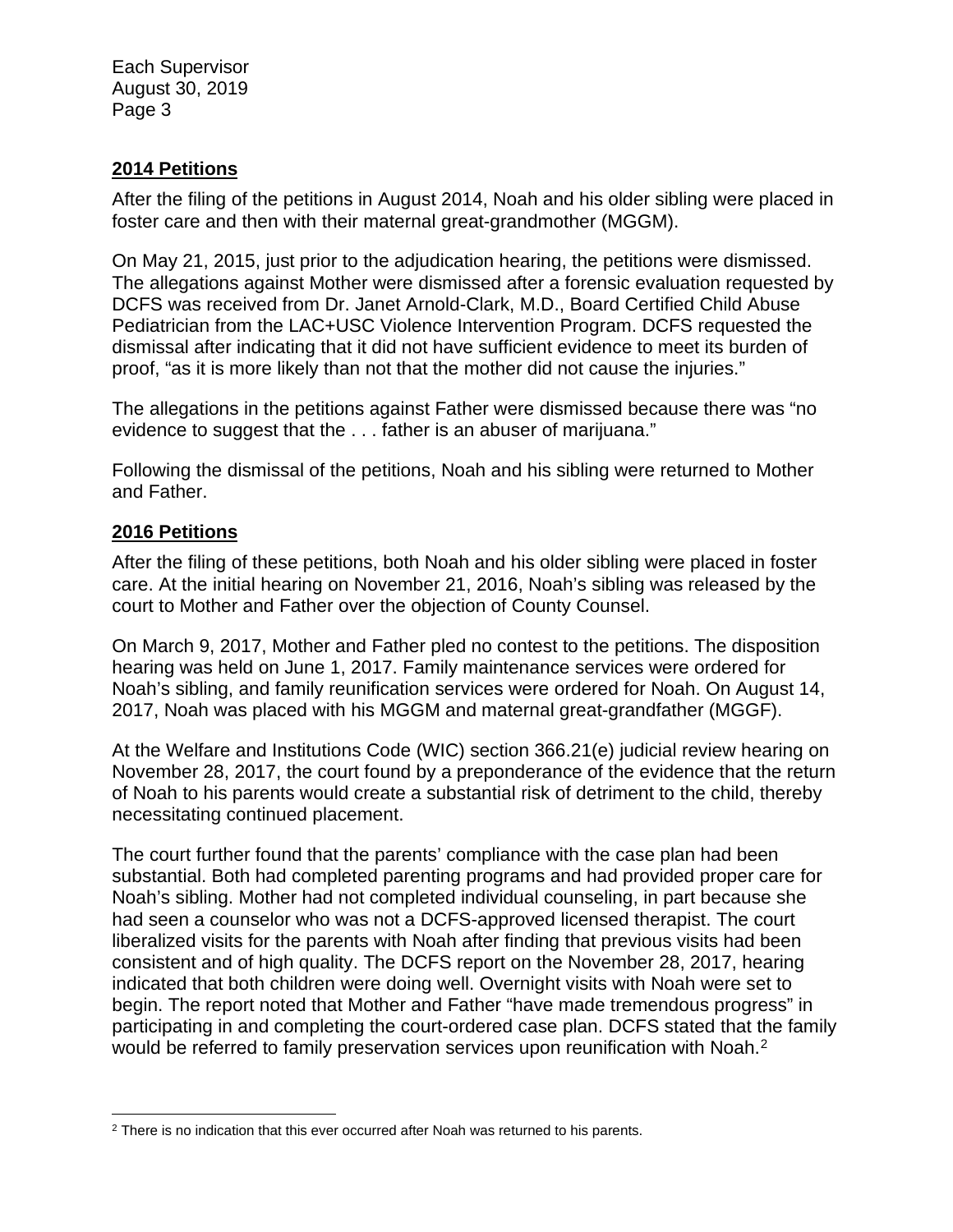The court continued reunification services and found a substantial probability that Noah would be returned to his parents within 18 months of his removal. The case was continued for the next review pursuant to WIC section 366.21(f) on May 29, 2018. (At the November 28, 2017, hearing, court jurisdiction was terminated over Noah's sibling.)

At the May 29 hearing, Mother and Father contested the department's recommendation to continue family reunification services. The DCFS report noted that Mother and Father were both compliant with their case plan and were taking good care of Noah's siblings, which included a new baby born on January 25, 2018. A return home for Noah was not recommended because of the lack of consistency of overnight visits and difficulties in transitioning Noah from the home of MGGM to parents when visits did occur. The hearing was continued to August 27, 2018. The court also ordered Noah to be referred for mental health services and for conjoint counseling with his parents.

As transition difficulties continued, the court ordered on July 11, 2018, a bonding study to assess the bond between Noah and his parents and between Noah and the maternal great-grandparents.

The August 27, 2018, hearing was continued until November 1, 2018. In the interim, visits remained inconsistent and transition issues continued. Conjoint counseling did not occur. A new continuing-services children's social worker (CS-CSW) was assigned to the case on September 7, 2018. The evaluation for the bonding study was completed on September 21, 2018. The psychologist recommended that Noah be transitioned to his parents with the assistance of Parent Child Interactive Therapy (PCIT).

On November 1, 2018, DCFS indicated its disagreement with the bonding study and recommended that family reunification services be terminated and the case be set for a permanency hearing pursuant to WIC section 366.26. At the November 1 hearing, the court ordered Noah on an extended visit with his parents, over DCFS objections. The hearing was continued to November 9.

On November 2, 2018, the CS-CSW visited Noah at the family home and he appeared to be comfortable. Subsequent attempts to visit before the November 9 hearing were unsuccessful.

On November 9, 2018, the court found that return to the parents would not create a substantial risk of detriment to Noah. The suitable-placement order was terminated and Noah was ordered to Home of Parents, over the objection of DCFS. The court further ordered DCFS to make unannounced visits and to set up a visitation schedule for the maternal great-grandparents, and for the parents and Noah to participate in PCIT. The case was continued to May 9, 2019, for a judicial review pursuant to WIC section 364.

#### **2019 Activities**

Subsequent to the November 9, 2018, hearing, the CS-CSW had in-person visits with Noah on November 16 and December 17 of 2018, and on January 24, January 25, February 28, March 7, March 22, and April 17 of 2019. Noah was also seen by an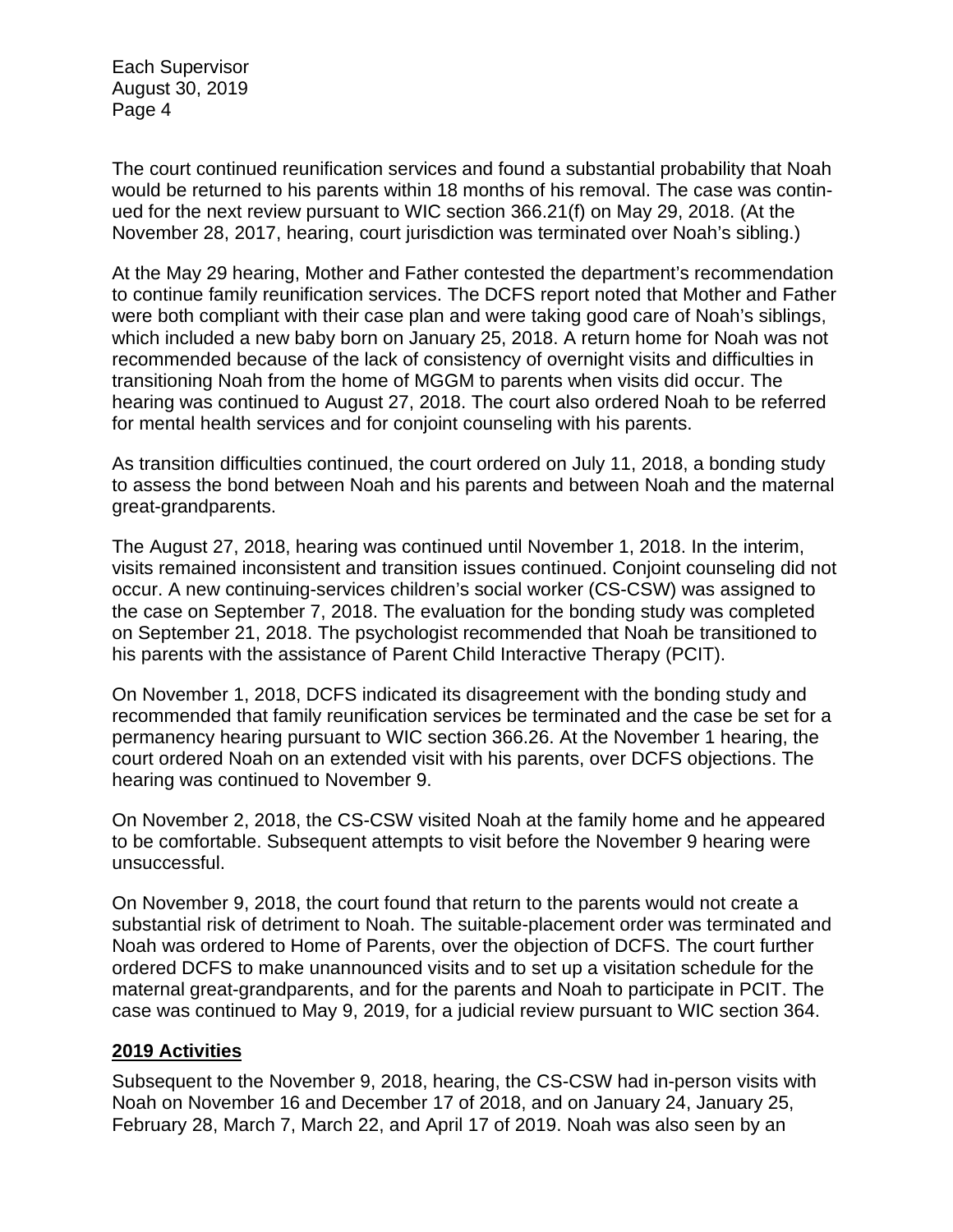emergency-response children's social worker (ER-CSW) and Human Services Aide (HSA) on May 20, 2019, and by the ER-CSW again on June 28, 2019. The CS-CSW also made four unannounced visits, for three of which she could not see Noah and was told via telephone by the parents they were not at home.

In her report to the court for the May 9, 2019, hearing, the CS-CSW reported, "During this period of supervision, Noah appeared to be happy and bonded to his parents."

During the period between November 9, 2018, and May 9, 2019, the parents did not enroll in PCIT and Noah was not put in preschool. MGGM had only one visit, on March 23, 2019. Further, during this time period the family's residence changed and the parents did not appear to be forthcoming about their living situation, although none of their apparent residences appeared unsafe.

On the February 28, 2019, visit, the CS-CSW described Noah as lethargic and advised that his parents seek medical treatment. On March 7, 2019, Noah had a well-child exam visit at Kaiser Permanente Panorama City. The assessment was, "Well child. Growth and development within normal limits." Noah was also diagnosed with an ear infection and was prescribed medication.

On April 17, 2019, the Child Protection Hotline received an anonymous call indicating that MGGM had seen Noah the previous week and he appeared thinner, with "frail hair," intimidated, and scared. The caller said that Noah frequented a maternal aunt's home and suffered from night terrors and had mentioned that his "butt hurt." Further, the caller said that the child had told the CS-CSW that Father hits him and curses at him. An "Info to CSW" communication was generated and sent to the CS-CSW.

The CS-CSW went to see the child that day and he appeared scared that she was there to remove him. He calmed down after she reassured him that she was not there to remove him. The CS-CSW asked Mother to remove Noah's shirt and she observed cream on his back, which Mother said was for eczema. The CS-CSW noticed a bruise on Noah's back and a scab on his forearm. The CS-CSW took a picture of them. Mother said that Noah had fallen from his brother's bunk bed. In speaking to Noah, the CS-CSW reported that he said he loved his mother and father. He also said there was nothing wrong with his butt. He said Father does not call him bad names. He said that when he does something wrong, he gets hit; when asked where, he said he doesn't get hit. Noah appeared happy and smiling during the interview. The CS-CSW felt he was coached.

The next day, the CS-CSW made a referral to the Child Protection Hotline and emergency response. An ER-CSW was assigned the referral and later met with the family. She observed the bruise on Noah's back and arranged for a forensic exam at the Olive View Medical Hub the next day. She spoke with Noah, who appeared happy. He said he got the bruises when he fell off the bed. Noah denied any physical discipline, sexual abuse, domestic violence, or fear of his parents.

A report of the April 19, 2019, forensic exam at Olive View indicated that Noah was very happy and energetic and engaged with Mother. Other than the bruise on the back and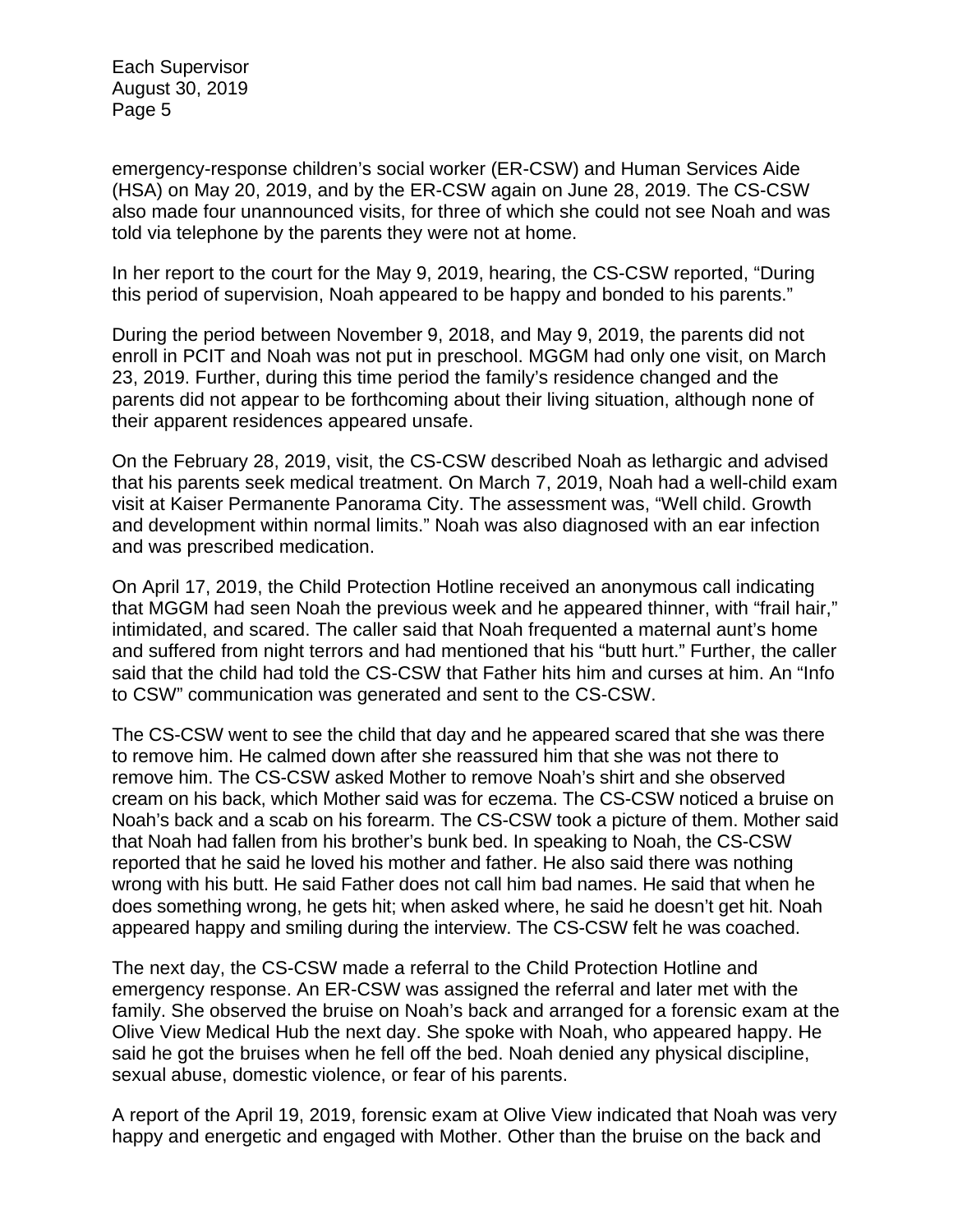elbow and scab on his elbow, the physical exam indicated that the rest of the body was within normal limits. The report concluded, "It is plausible current markings/bruising . . . can be attributed to the incident that was reported by both mother and child" (the fall off the bed). No other physical findings were discovered during the examination.

On May 9, 2019, the ER-CSW consulted with the family's prior CS-CSW (now an HSA), who indicated that she had always had concerns for Noah, was opposed to his return home, and felt that the parents are habitual liars who present well. She expressed concern for the bonding between Noah and parents and believed he was a targeted sibling.

On May 9, the ER-CSW also consulted with her supervising children's social worker (ER-SCSW). It was decided to close out the referral, given that the family was already under court supervision. The allegations of physical abuse were found "inconclusive." There was no further discussion about the alleged night terrors or the complaint that Noah's butt hurt.

On May 13, the ER-SCSW consulted with the CS-SCSW and advised that the allegations could not be verified. The CS-SCSW indicated that because of various case concerns related to the parents not being compliant and truthful, the CS-CSW had initiated a warrant request for removal (a DCFS procedure).

On May 15, a call to the Child Protection Hotline stated that the MGGM reported that one of Noah's maternal aunts had told her that Father beats Mother in front of the children and sometimes throws them out into the street. Further, the MGGM said that Noah spent the night at a maternal aunt's home and woke up screaming in the middle of the night. He also told the maternal uncle that his butt hurt, and the uncle told the aunt that Noah was being sexually abused.

This Hotline referral was assigned to the same ER-CSW. On May 15, prior to any investigation of the referral, the CS-CSW submitted the removal order to the court, which signed the removal order the same day. There was disagreement among the emergency-response and continuing-services staff about the filing of the removal order. An attempt was made to withdraw it, but it had already been signed by the court.

On May 16 and May 20, 2019, the ER-CSW spoke with the maternal aunts and maternal uncle referenced by the MGGM. All unequivocally indicated that the allegations made to the Hotline were not true.

On May 20, the ER-CSW and the HSA saw the family at their new address in Palmdale. Mother denied all of the latest allegations; she also denied being pregnant. Father, too, denied the allegations. The workers also saw and spoke with Noah, who was alert and in good spirits. Noah denied sleeping over at the maternal aunt's house, denied that his parents get in fights, and stated that he felt safe. He also pointed when asked to indicate his private parts, denied sex abuse, and denied that his butt ever hurts.

At a case conference on May 22 attended by the ER-CSW, the CS-CSW, the HSA, the ER-SCSW, and the Assistant Regional Administrator, it was agreed not to execute the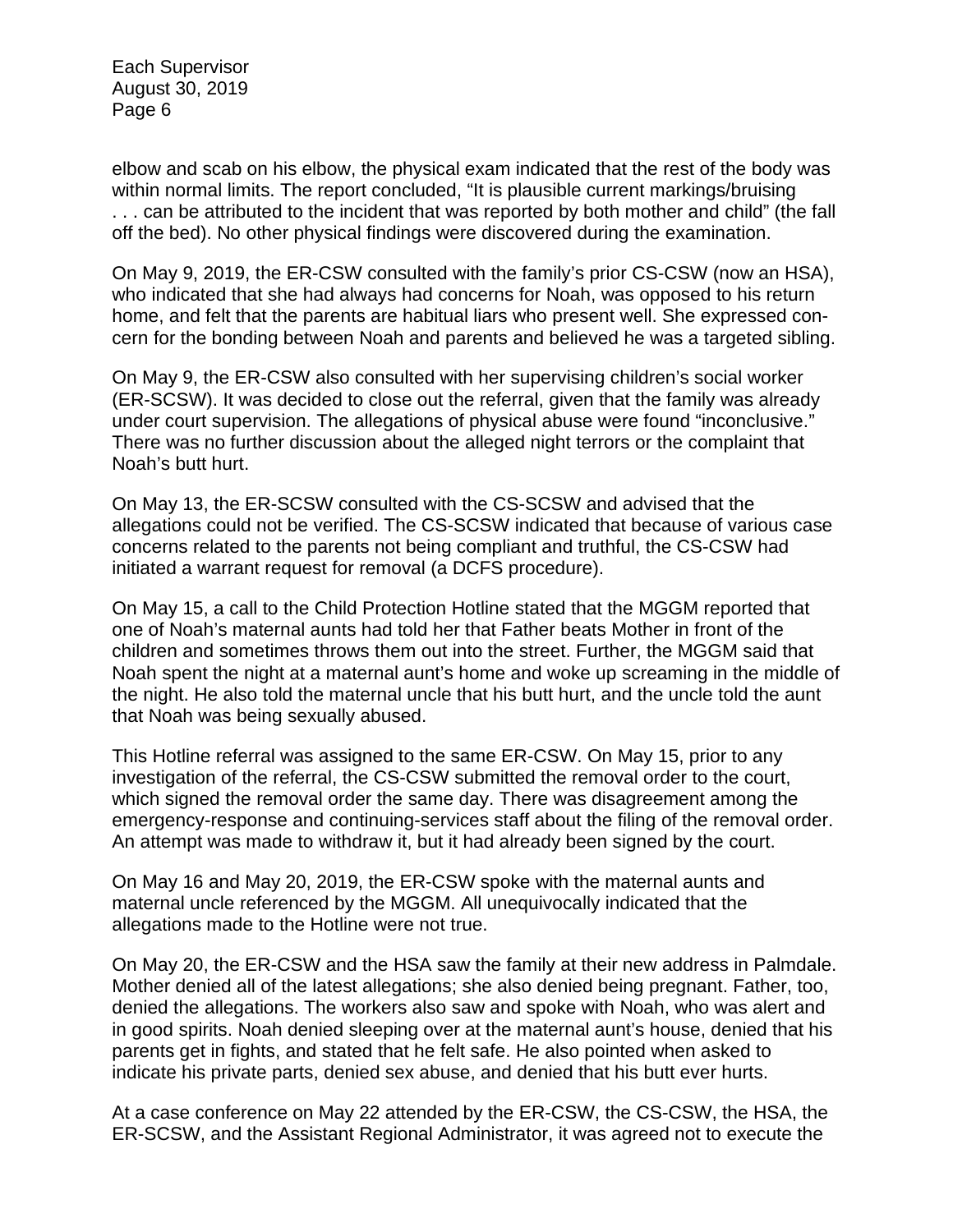removal order pending the referral. It was agreed that DCFS would facilitate a child and family team (CFT) meeting with the family. Unsuccessful attempts were made through July 5 to schedule a CFT.

On June 6, Mother—who had previously denied being pregnant—gave birth to a baby boy. At the hospital, she initially denied that the baby was hers and claimed she was inseminated as a surrogate, but did not know she was pregnant. She eventually told the truth and said she was afraid of DCFS. Hospital personnel noted that Mother had had no prenatal care and they were concerned with Mother's mental health. The baby was healthy and was discharged with his parents.

On June 13, the ER-CSW consulted with the ER-SCSW and it was decided to promote Noah's (now) three siblings to a case because of concerns for Mother's mental health and her inability to comply with court orders.

On June 19, the May 15 referral was closed. The allegation of general neglect by Mother was substantiated. The allegations of abuse by Father were deemed inconclusive.

On June 28, the ER-CSW visited the family home. All children were seen. Noah was described as being in good spirits and reported that he was doing well.

On June 26, the court was informed that the April 18 referral was closed, but that a new referral had been generated on May 15 alleging the sexual abuse of Noah and domestic violence between the parents, and that the removal order granted on May 15 had not been served. DCFS recommended a 30-day continuance to address the outcome of the referral disposition for a possible new case filing as to Noah and his three siblings.

On July 5, Noah was hospitalized after parents said they found him in the apartment complex's pool. He passed away on July 6, 2019.

The death of Noah is under investigation by the Los Angeles Sheriff's Department. No further information is available at this time.

## **Conclusion**

Given what is currently known, the primary issue in this case from a systemic perspective focuses on the removal order. There are three key questions. First, was it appropriate? Second, should it have been issued? Third, should the order have been executed and Noah removed?

For clarification purposes, a "removal order" is not an order from the court directing the department to remove a child from the home. It is an order authorizing a removal of a child whom the department believes is at risk when there are not exigent circumstances justifying a removal without a court order. If the removal order is not executed or served within 10 days, the department must seek a new removal order if exigent circumstances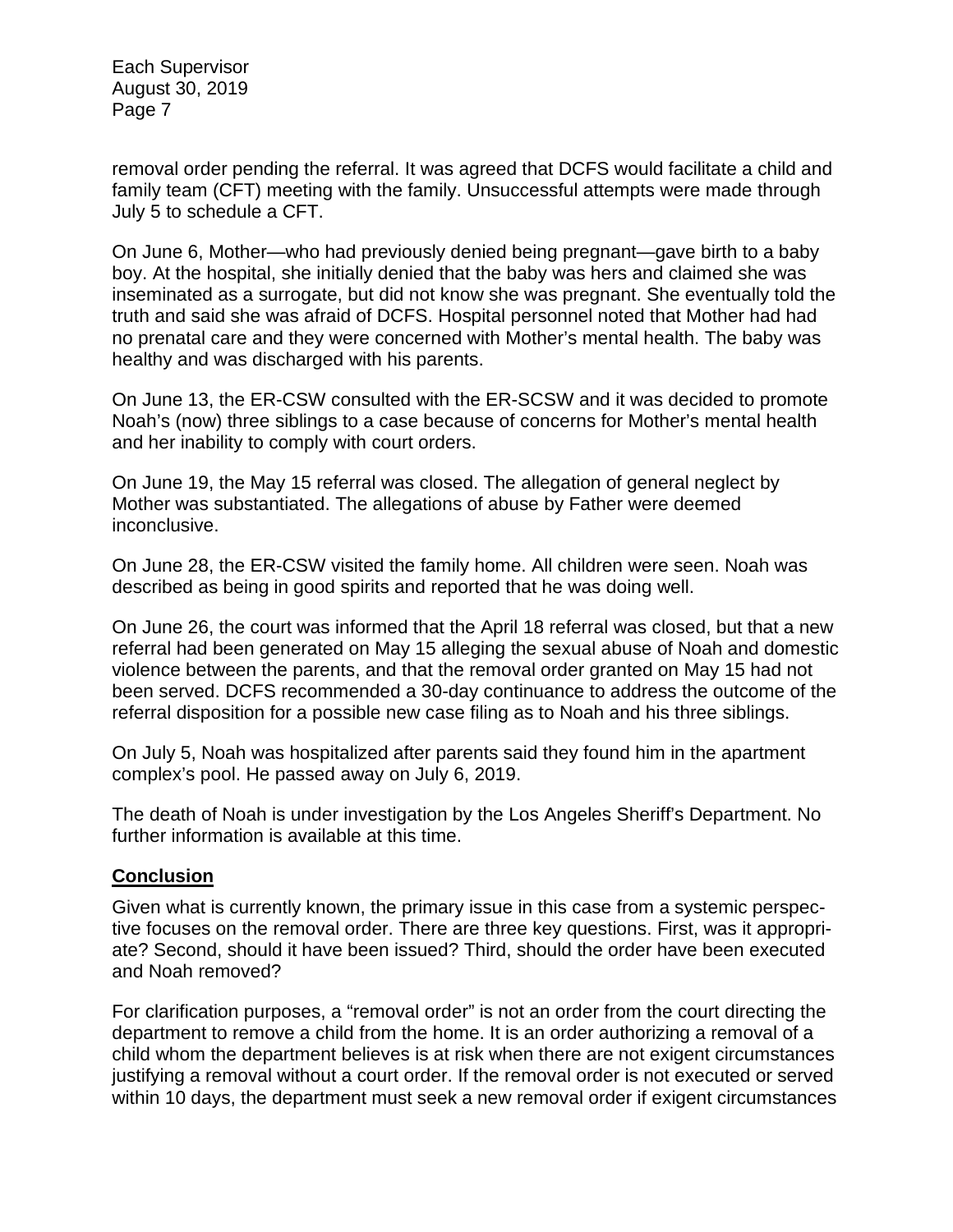do not exist. DCFS policy also mandates that the court that issued the removal order must be notified if the child is not removed.

On the first question posed above, it is the opinion of this writer that the removal order was not appropriate. While the affidavit was lengthy, the basis for removal was sketchy for several reasons. The affidavit itself consisted of prolonged discussions of the family's background that included descriptions of the 2014 petition (which absolved parents of responsibility and was dismissed), the 2016 petition that brought the family before the court, and the sequence of events leading to Noah's return to his parents in November 2018.

By all accounts, Noah was doing well until around April 2019 and the CS-CSW was considering recommending termination of the case at the next scheduled court hearing in May, despite the fact that the parents had not complied with the court order to participate in Parent Child Interactive Therapy, had not given the MGGM her regular visits, and had not always kept DCFS informed of their address. Those factors in and of themselves would not be sufficient for removal of the child, but could form a basis for the court to maintain jurisdiction.

The affidavit further referenced the April referral that focused primarily on the back bruise. However, following the forensic medical examination at the Olive View Medical Hub, that allegation was deemed inconclusive as the injury seemed consistent with the explanation given.

The affidavit also suggested that the parents were medically negligent because Noah was not taken to a doctor when he appeared lethargic on February 28, and was not taken to a doctor when he suffered the back bruise (the basis for the April referral). Except for a minor ear infection diagnosed at Noah's annual medical exam on March 7, he was deemed normal both by the annual exam and by his Hub examination.

Finally, the affidavit discussed in detail the serious allegations that were the source of the May referral. Those allegations, which included possible sexual abuse and domestic violence, had not been investigated at the time that the removal order was sought. These serious allegations could have been the sole basis for a removal order had they been substantiated in any way—which they never were.

When all of the above is considered as a whole, there was not a sufficient basis to seek a removal of Noah.

As to the second question, this writer believes that the court was correct in signing the removal order because of the serious allegations regarding sexual abuse and domestic violence. The court had no knowledge that those serious allegations had not been investigated.

As to the third question, it is clear that the decision to not execute the removal order was appropriate. Given the fact that the most serious allegations, stemming from the MGGM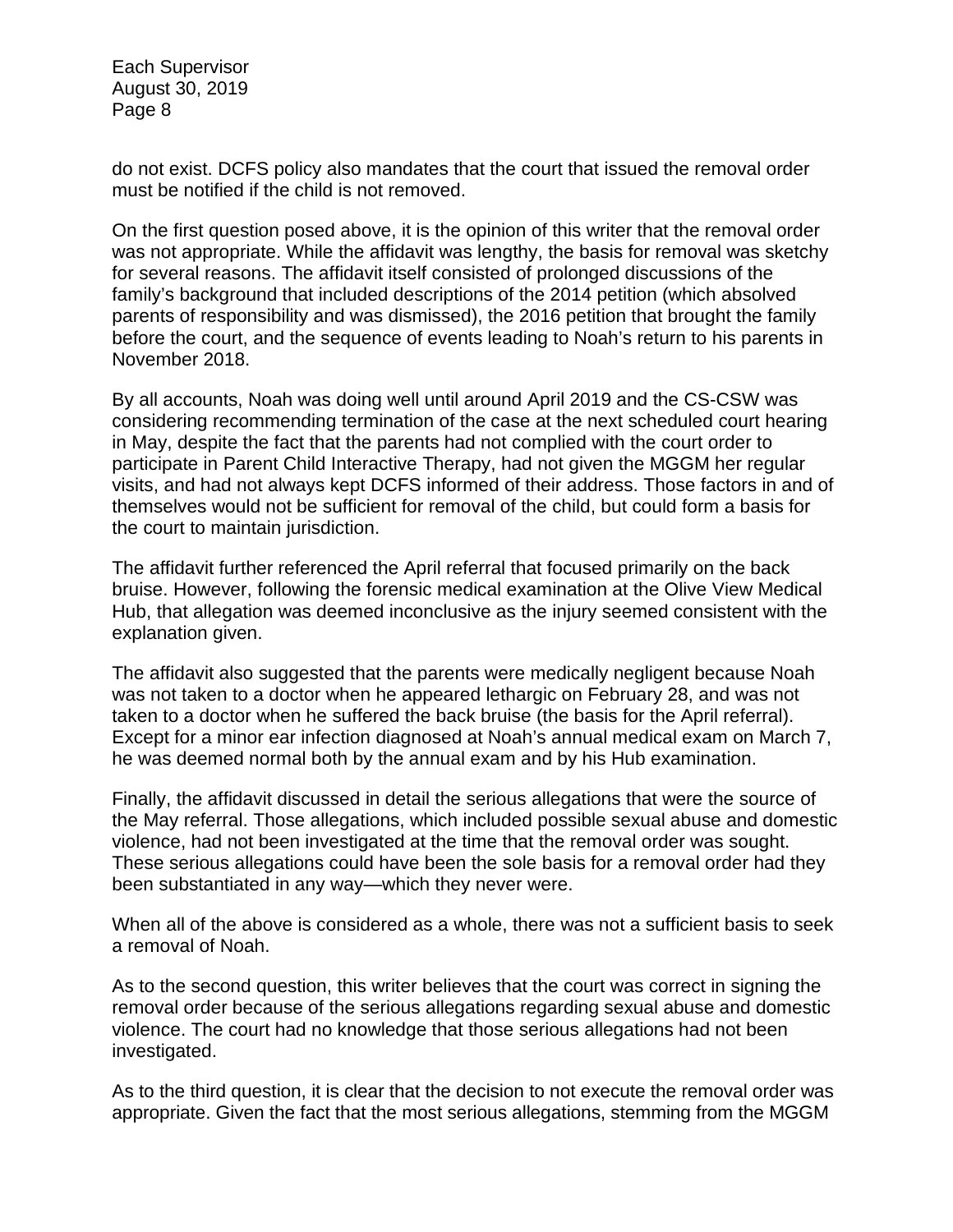and the only reasonable basis for removal, had not been investigated, the removal of Noah from his parents would have been a premature, if not inappropriate, action.

These conclusions are not meant in any way to denigrate the ability of social workers to use their instincts based on their education, knowledge, and experience. However, given that they have the significant authority to remove children from their homes, it must be very clear that there exists a sufficient factual basis to exercise that authority.

#### **Recommendations**

## A. Improve Warrant/Removal Order Process

The DCFS policy for obtaining warrants and/or removal orders is found in DCFS policy 0070-570.10.[3](#page-8-0) It needs review and revision in a number of ways. First, the process for obtaining a warrant or removal order needs to be clarified. It is not clear in existing cases whether a court petition pursuant to WIC 342 or WIC 387 must be filed before or after a removal order is obtained.

Once a warrant/removal order is obtained, the policy should be clear under what circumstances it should not be executed, including what level of supervisory approval and what specific documentation are necessary. A timeframe for notifying the juvenile court that a removal order the court has previously approved is not being executed should be included in the policy.

In addition, there should be ongoing training for those involved in the warrant process, including DCFS and County Counsel personnel. In this case, a concern was expressed as to whether or not a removal order should be sought. Additionally, a removal order was filed despite the fact that it contained specific information that had not been investigated.

Perhaps more important, DCFS data show that in 2018, removal orders were sought for 8,952 children. For 687 children, those requests were denied. Seven removal orders were not served. According to DCFS, departmental policy does not require staff to report if warrants are not served. That policy needs to change.

Further, while the overall rate of denials is less than 10 percent, that still means that removal orders were denied for hundreds of children. Therefore, it is recommended that DCFS undertake a review of its process to understand why there are so many denials. Is it a DCFS issue, a court issue, or both? Is DCFS seeking too many removals, or is the documentation for its requests insufficient? It is important to know the answers to these questions—ultimately, children's lives can be at stake.

<span id="page-8-0"></span><sup>&</sup>lt;sup>3</sup> The 2014 version of this policy was revised on July 21, 2019, to require DCFS Director approval to not execute a removal order issued by the court. The policy is currently under further review.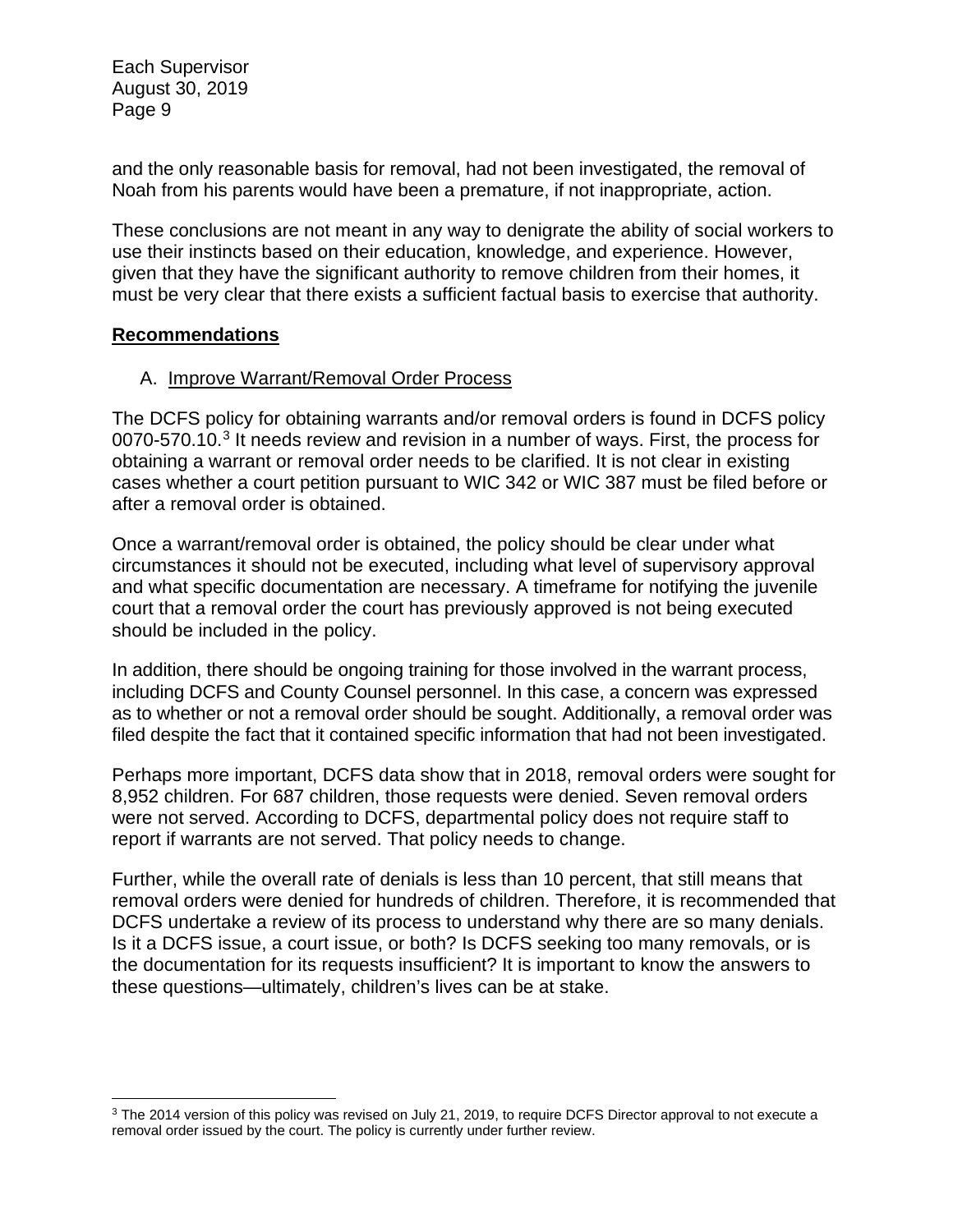### B. Necessity for Seeking Review of Court Orders

In Noah's case, the court issued important rulings over the objections of DCFS. The most significant to these occurred in November 2018, when the court terminated the suitable-placement order of Noah and returned him to his parents.

The hearing on November 9, 2018, was a status-review hearing pursuant to WIC 366.21(f). At that hearing, the court is required to return the child to the parents "unless the court finds, by a preponderance of the evidence, that the return of the child . . . would create a substantial risk to the safety, protection, or physical or emotional wellbeing of the child."

In this case, DCFS (through its attorney, County Counsel) argued that the evidence showed such a risk existed. The court disagreed and returned Noah to his parents. No further review of the court's ruling was sought by DCFS or County Counsel, despite their contention that the child *was* at risk and despite the fact that potential legal avenues are available to seek review of a court order. It should be clear that whenever the court issues an order that DCFS and County Counsel believe is contrary to the evidence and that places a child at risk, there is a legal and moral obligation to seek review of that order.

#### C. Adherence to Statutory Timelines for Dependency Court Cases

WIC 352(b) provides that " . . . if a minor has been removed from the parents' . . . custody, no continuance shall be granted that would result in the dispositional hearing . . . being completed longer than 60 days after the hearing at which the minor was ordered removed or detained, unless the court finds that there are exceptional circumstances requiring such a continuance. . . . In no event shall the court grant continuances that would cause the hearing . . . to be completed more than six months after the hearing pursuant to Section 319."

Noah and his sibling were the subjects of two petitions filed in the Dependency Court. The first case was filed in August 2014 and was dismissed prior to its adjudication hearing on May 21, 2015, a period of time just short of nine months. The recent case was filed and heard at initial hearing on November 21, 2016, and did not reach a disposition hearing until June 21, 2017, a period of time longer than five months.

Dependency matters—particularly those in which children have been detained from their parents—need to be adjudicated as quickly as possible. While it is ultimately the responsibility of the court to control proceedings, DCFS and County Counsel, as well as other parties, need to be watchful for delays in proceedings and should strongly advocate for closer adherence to the statutory timelines established for these proceedings.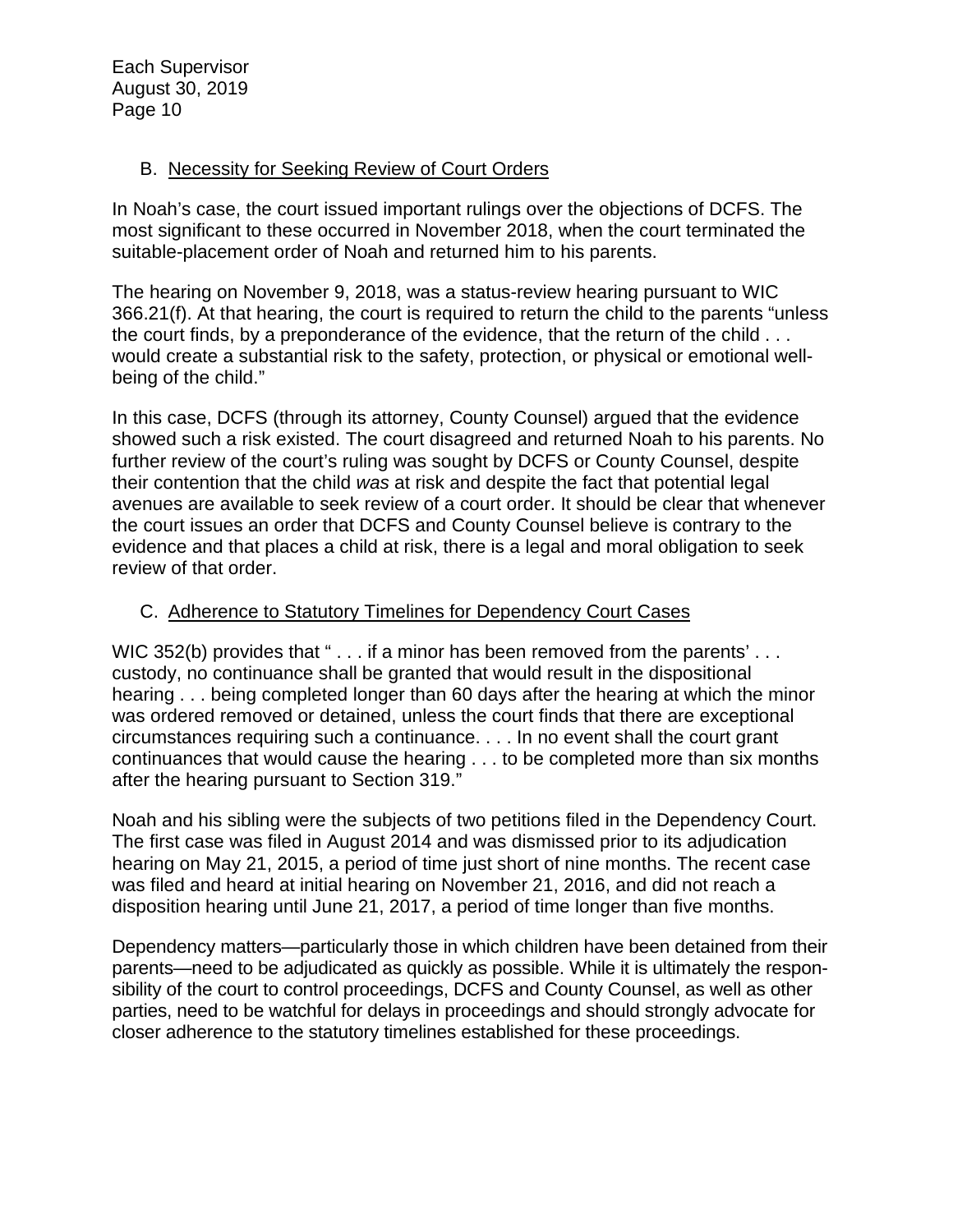# **2. Update on DCFS/Law Enforcement Pilot in the Antelope Valley**

DCFS and the Los Angeles County Sheriff's Department (LASD) launched a pilot in the Antelope Valley to jointly investigate allegations of child physical and sexual abuse during daytime shifts. The pilot's goals are to promote cooperation between the agencies to enhance child safety and timely child-abuse investigations, to increase information-sharing between the agencies, and to improve assessments of appropriate services and supports for the families involved. This pilot started in both Palmdale and Lancaster in February 2019.

- From the beginning of the pilot in both offices through July 2019, there have been 261 joint responses by DCFS and LASD, currently performed by specially assigned Electronic Suspected Child Abuse Report System (eSCARS) deputies and eSCARS social workers. The plan is to expand the pilot to include eSCARS child-abuse calls handled by patrol deputies and line emergency-response social workers.
- Preliminary observations about the program include:
	- Joint interviews appear to minimize the trauma to child victims caused by multiple interviews.
	- The eSCARs deputies have noticed that they are able to work more effectively with families when the eSCARs social workers are present; social workers act as a calming influence by explaining the child-abuse investigation to parents and family members who are upset and emotional.
	- Both the deputies and social workers report that the quality of their investigations has improved. The deputies benefit from reviewing child-abuse backgrounds on families from the social workers, and the social workers benefit from receiving criminal-history information from the deputies that helps their ability to do risk assessments.
	- A meeting occurred in August with DCFS, LASD, and the Los Angeles Police Department (LAPD) to discuss expanding the pilot to DCFS's Santa Clarita Office. Conversations are ongoing.

Ongoing meetings with the OCP, DCFS, LASD, and County Counsel are developing a comprehensive DCFS/law-enforcement protocol that will clearly articulate expectations of how social workers and law-enforcement officers should work together. The protocol is expected, at a minimum, to include:

- The general role of law enforcement in child abuse and neglect investigations
- The general role of DCFS
- **•** The general role of eSCARS—what it is, why it is used, how it is used, when it is used, etc.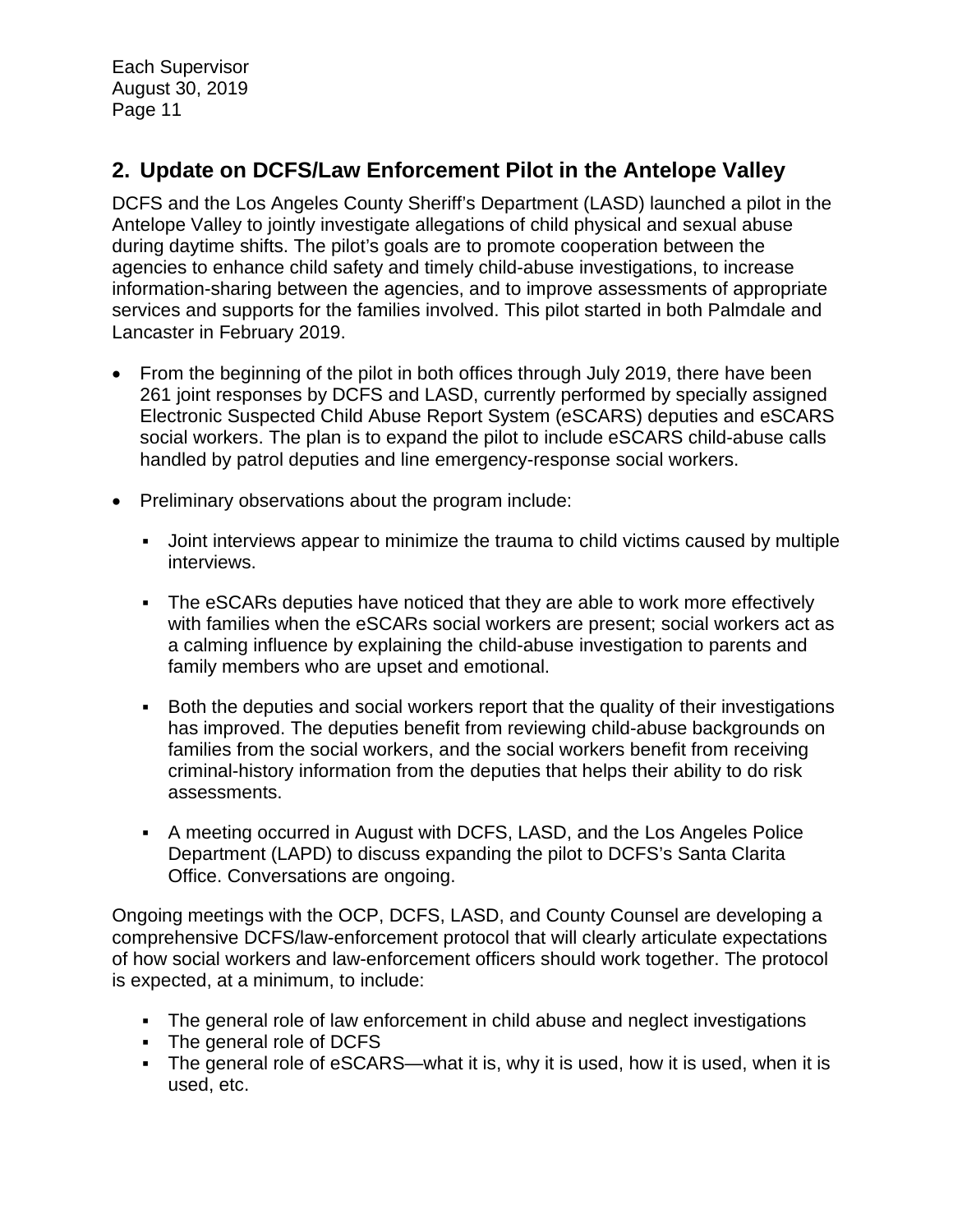- A description of most common DCFS/law-enforcement scenarios
- Law enforcement responds to call first
- DCFS responds to call first
- DCFS/law-enforcement joint response
- Role of DCFS/law-enforcement co-location
- DCFS seeks law-enforcement help on a call to execute a warrant and/or removal order
- Multi-Agency Response Team (MART) referrals
- Commercial sexual exploitation of children (CSEC)
- School interviews
- Other situations

## **3. Update on eSCARS**

The Electronic Suspected Child Abuse Reporting System (eSCARS) is used for crossreporting suspected child abuse between law enforcement and DCFS. Since April 13, 2009, eSCARS has been used to rapidly transmit Suspected Child Abuse Reports (SCAR) to all 23 Sheriff's stations and other independent law-enforcement agencies within Los Angeles County, plus the District Attorney's Office.

### **City Attorney Module**

DCFS is near completion of a separate and distinct Los Angeles City Attorney module. The Los Angeles City Attorney's Office, which files hundreds of misdemeanor childabuse cases per year, requires access to Electronic Suspected Child Abuse Reports (eSCARs) to facilitate filing decisions, to assess family history, and to support and track its case. A prototype has been developed and is in testing, and the final module will be moved to production by the end of September 2019.

#### **Investigator Alert**

DCFS has developed a prototype of an Investigator Alert, which allows a lawenforcement investigator to apply a flag to a SCAR, assessing it as "high risk." (This requires a narrative as to why the case is high risk.) This alerts future eSCARS investigators as to the circumstances that led this family to have risen to a high level of concern. Additional development and testing remain necessary. The Investigator Alert will be launched to production before the end of 2019.

#### **eMHub Forensic Exam**

DCFS is gathering requirements to add an eMHub (the Medical Hub database) Forensic Exam document in eSCARS, a request emerging from the Anthony A. review. In the instance of suspected physical or sexual abuse, forensic medical evaluations are conducted at one of the County's Medical Hubs. Results of these medical evaluations are electronically forwarded to the assigned children's social worker. Upon completion of this enhancement, eSCARS would display either a link with information about the exam, or a PDF copy of the exam document. This feature should be developed, tested, and added to production for eSCARS by the end of 2019.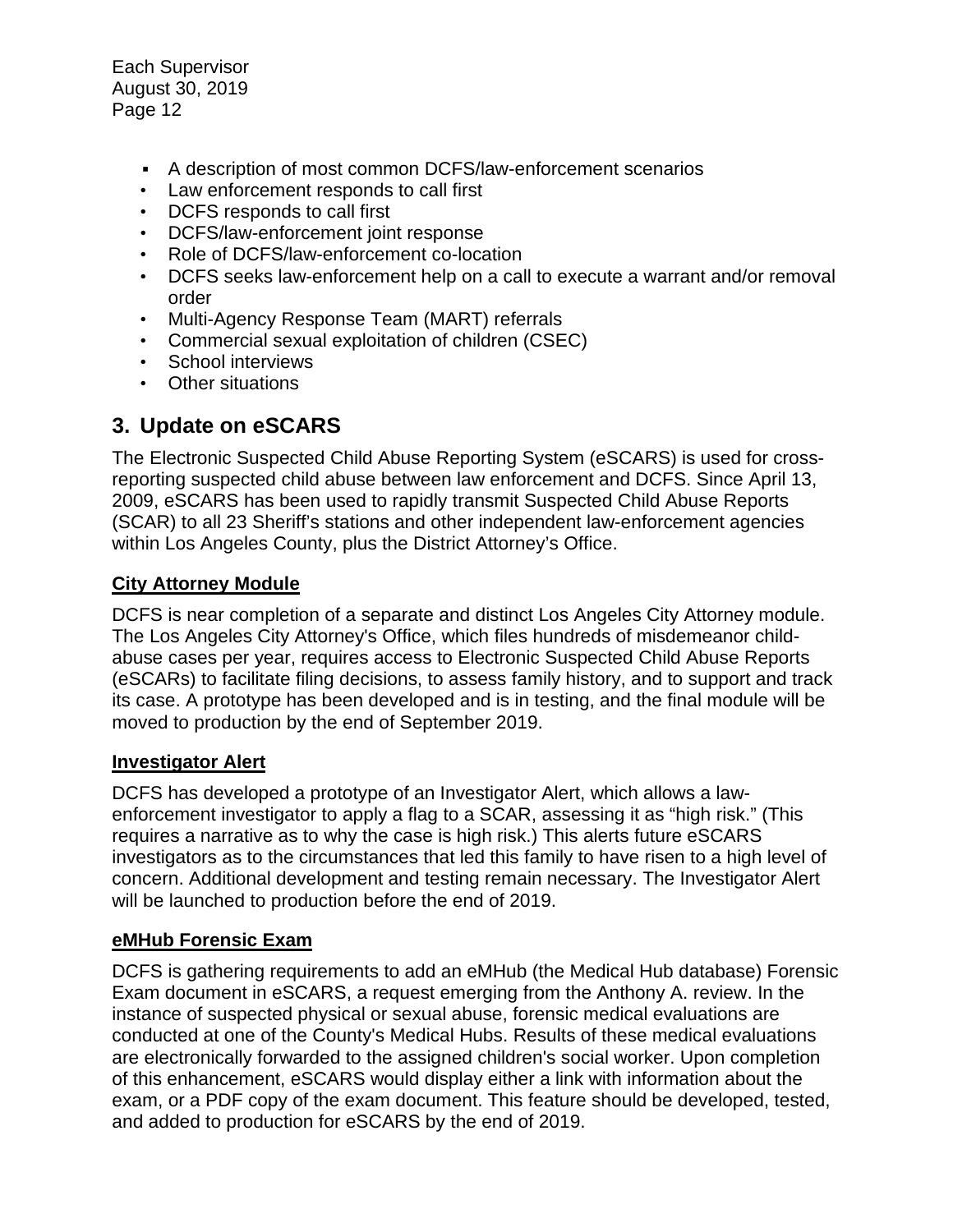### **eSCARS Training**

DCFS has completed a draft New CSW Academy Training on eSCARS. This new curriculum, developed by DCFS University with that department's eSCARS manager's input and guidance, will be presented to new-hires at the Academy with its first session on October 2, 2019. It provides new-hires with a more comprehensive understanding of what eSCARS is and does, and how it can help investigators with their understanding and assessment of client and family history and potential risk to children.

## **4. Update on Medical Hubs**

The OCP is working with DHS, DCFS, DMH, and the Department of Public Health (DPH) to implement a detailed workplan to improve the overall Hub system, focusing on timely access to forensic exams and Initial Medical Exams (IMEs) in the short term, and potentially broadening Hub services in the longer term. Examples of recent improvements include:

• DHS, DCFS, DMH, DPH, and OCP worked with the CEO on a staffing request for Phase I of the Hub workplan, which focuses on expanding staffing capacity and clinic hours to meet the demand for the Hub's core services. A draft Board memo was presented to the Health/Mental Health and Children/Families Deputies on August 14, 2019, and a final Board memo was submitted on August 29 requesting a total of 93 items (50 for DHS, 30 for DMH, 8 for DPH, and 5 for DCFS) for the DHS Medical Hubs, including additional medical providers and nursing staff, mental health clinicians, public health nurses, children's social workers, and associated supervisors, clerical, and support staff. Each department will work with the CEO to include the position and funding requests in the Fiscal Year 2019–2020 Supplemental Budget and to utilize the Ordinance Position Authority process to expedite the onboarding of staff. [Table 1](#page-12-0) shows the proposed clinic hours.

<span id="page-12-0"></span>

| <b>DHS Medical Hub</b>                      | <b>Current Hours of Operation</b>                 | <b>Proposed Hours of Operation</b><br>(Pending Board Approval of<br><b>Additional Staffing)</b> |
|---------------------------------------------|---------------------------------------------------|-------------------------------------------------------------------------------------------------|
| <b>MLK</b>                                  | 8:00 AM to 7:30 PM                                | 8:00AM to midnight                                                                              |
| LAC+USC                                     | 24/7                                              | Continue 24/7                                                                                   |
| East San Gabriel Valley (ESGV)              | 8:00AM to 5:00PM                                  | 8:00AM to 8:00PM                                                                                |
| <b>Harbor-UCLA Medical Center</b><br>(HUMC) | 8:00AM to 6:00PM, with 24/7<br>urgent operations  | Continue 8:00AM to 6:00PM,<br>with 24/7 urgent operations                                       |
| <b>Olive View Medical Center</b><br>(OVMC)  | 8:00AM to 4:30PM, with 24/7<br>urgent evaluations | 8:00AM to 8:00PM, with 24/7<br>urgent evaluations                                               |
| <b>HDRHC</b>                                | 8:00 AM to 4:30 PM                                | 8:00AM to 8:00PM, with urgent<br>evaluations available to<br>10:00PM                            |

|  | Table 1. Medical Hub Proposed Hours of Operation |  |  |
|--|--------------------------------------------------|--|--|
|  |                                                  |  |  |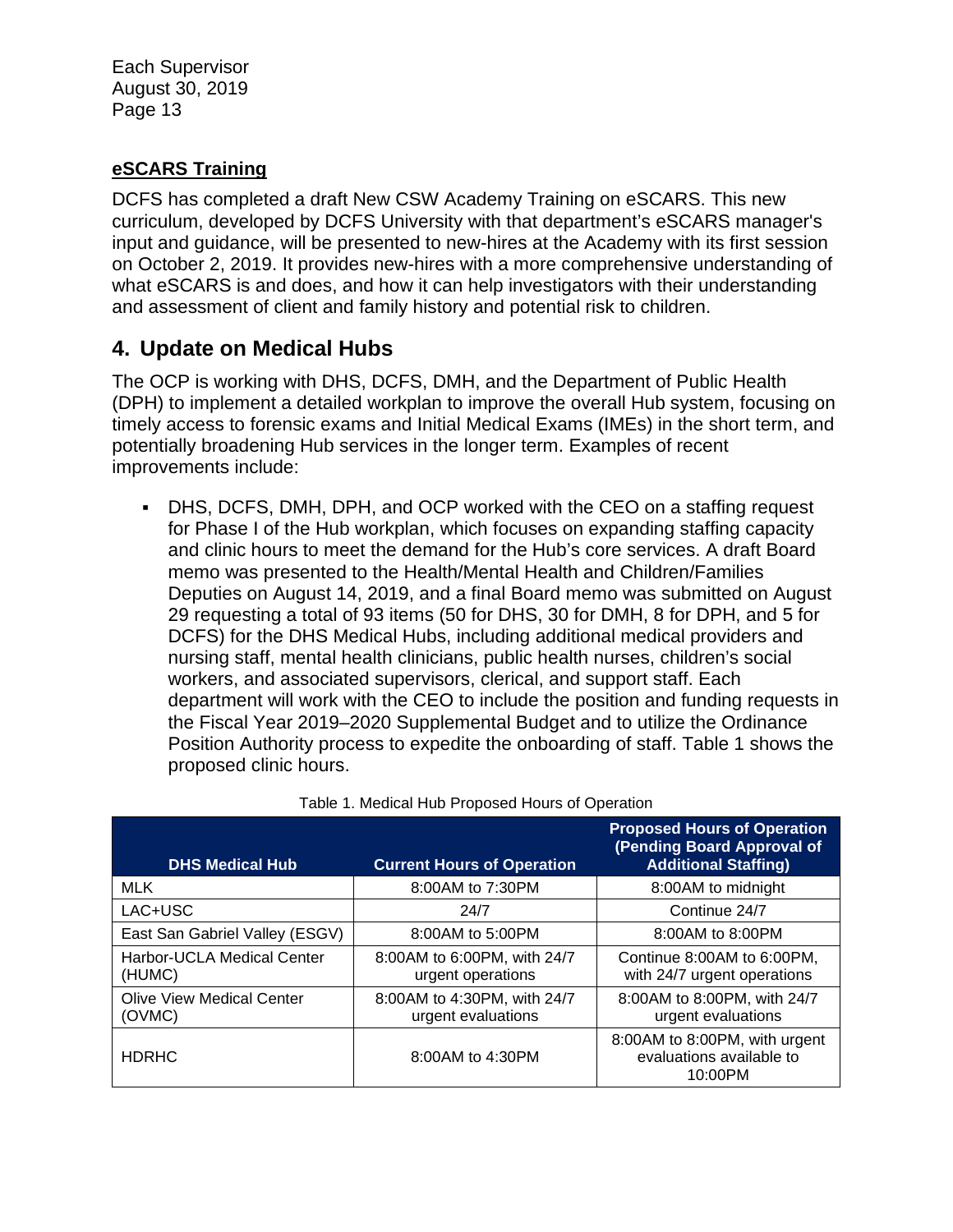- DHS has improved the timeliness of Initial Medical Exams (IMEs) for newly detained children at each Medical Hub. The data for Quarter 2 of 2017 and Quarter 3 of 2018 show decreases in the average number of days between detention date and IME completion date for newly detained children—from 54.5 days to 33.7 days.
- DHS, DCFS, OCP, and LASD have been working to clarify and align forensic evaluation policies. To date:
	- DHS has created an internal forensic-referral triaging protocol to standardize how the Medical Hubs process referrals for forensic evaluations and schedule timely appointments based on acuity.
	- DHS has improved the availability of forensic evaluation appointments, with each Medical Hub having 24- to 48-hour forensic appointment availability. Through an Antelope Valley pilot, forensic exam providers are now also accessible 24/7 to DCFS workers and regional medical centers for telephone consultations and referral assistance.
- DCFS has aligned its policy on forensic exams related to allegations of child sexual abuse with the DHS protocols on forensic exams.
- DHS, DCFS, and LASD completed nine cross-trainings in the Antelope Valley and Santa Clarita for DCFS and LASD staff on identifying signs of basic abuse (from maltreatment, neglect, or accidents) and when social workers and lawenforcement staff should bring children in for medical exams at the Hubs or other hospitals. (One training was video-recorded to be used in the future.) DCFS and DHS are implementing quarterly trainings throughout the County delivered by content experts from the various Medical Hubs. DHS and DCFS also piloted a cross-training focused on sexual abuse to DCFS supervisors in the Antelope Valley and are working on scaling the training out to line staff.
- DCFS, DHS, and OCP are also in the process of improving communication and understanding of forensic medical exam results between Hub providers and DCFS social workers through:

**Cross-trainings** DHS and DCFS are working to identify "common language" for forensic medical providers and social workers to use when discussing forensic medical exam results. DHS has reached out to a national child-abuse pediatrician network to confirm best practices on communicating forensic exams results to social workers, law enforcement, and lay people. DHS, DCFS, and OCP will work together to incorporate this "common language" into trainings for DCFS social workers.

**Multidisciplinary team meetings** DHS, DCFS, and OCP are working to develop a process for multidisciplinary team meetings when disagreements or misunderstandings regarding forensic exam results exist between various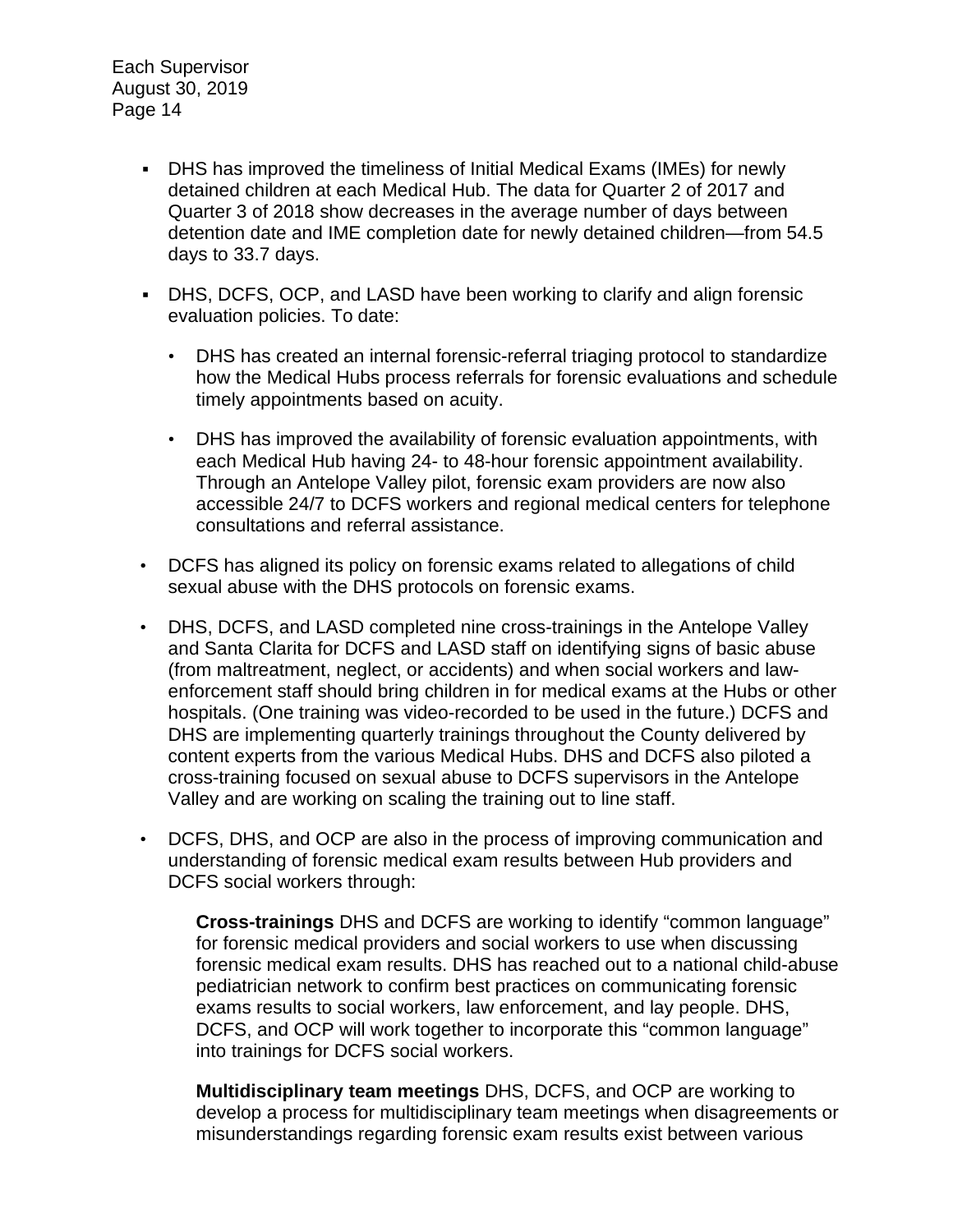> stakeholders (e.g., forensic exam providers, DCFS social workers, law enforcement, etc.).

**Child-abuse pediatrician peer review process** Los Angeles County forensic medical providers have a standing monthly peer review on forensic evaluations that includes DHS forensic medical providers as well as other non-Medical Hub child-abuse pediatricians in the county. DHS and DCFS are working to incorporate other stakeholders, like DCFS, into this process, as well as utilize the peer-review process to discuss DCFS-specific forensic cases as needed.

- The OCP has met with DCFS regional administrators to obtain feedback on the strengths of and areas of improvement needed in the Hubs, provide an overview of the Hubs' core services and key contact information for each Hub, and discuss the process for addressing or clarifying any Hub-related issues or questions through the Hub Directors Workgroup or the Hub Department Leads Workgroup (both facilitated by the OCP).
- The OCP and its partners convened caregivers, service providers, and advocates from the community served by the East San Gabriel Valley (ESGV) Hub in July 2019 to provide them an overview of the Hubs' core services, to share critical resources and information (including a training on mitigating the impacts of toxic stress on children's health), and to obtain caregiver feedback on the strengths of and areas of improvement or potential growth needed for the ESGV Hub. Additional community convenings by Hub region are planned this year for MLK/Harbor-UCLA in September, High Desert in October, Olive View in November, and LAC+USC in December.

The OCP is working with DCFS, DPH, DHS, and the University of California, Los Angeles (UCLA), to develop a plan for increasing the number of foster youth receiving dental screenings and exams, when needed, within DCFS policy timeframes.

DPH's Oral Health Program and the UCLA Dental Transformation Initiative implemented oral-health trainings for DHS Medical Hub providers. In total, two Primary Care Practice Quality Improvement trainings were held with 14 medical providers from the ESGV and Olive View Hubs that covered best practices on integrating oral-health preventive services into well-child visits for children younger than 6 years. These two Medical Hubs will also receive six months of technical assistance and implementation support from a dedicated Quality Improvement Specialist. The OCP is working with DCFS, DPH, and UCLA to implement oral-health trainings for DCFS social workers and caregivers starting in this fall.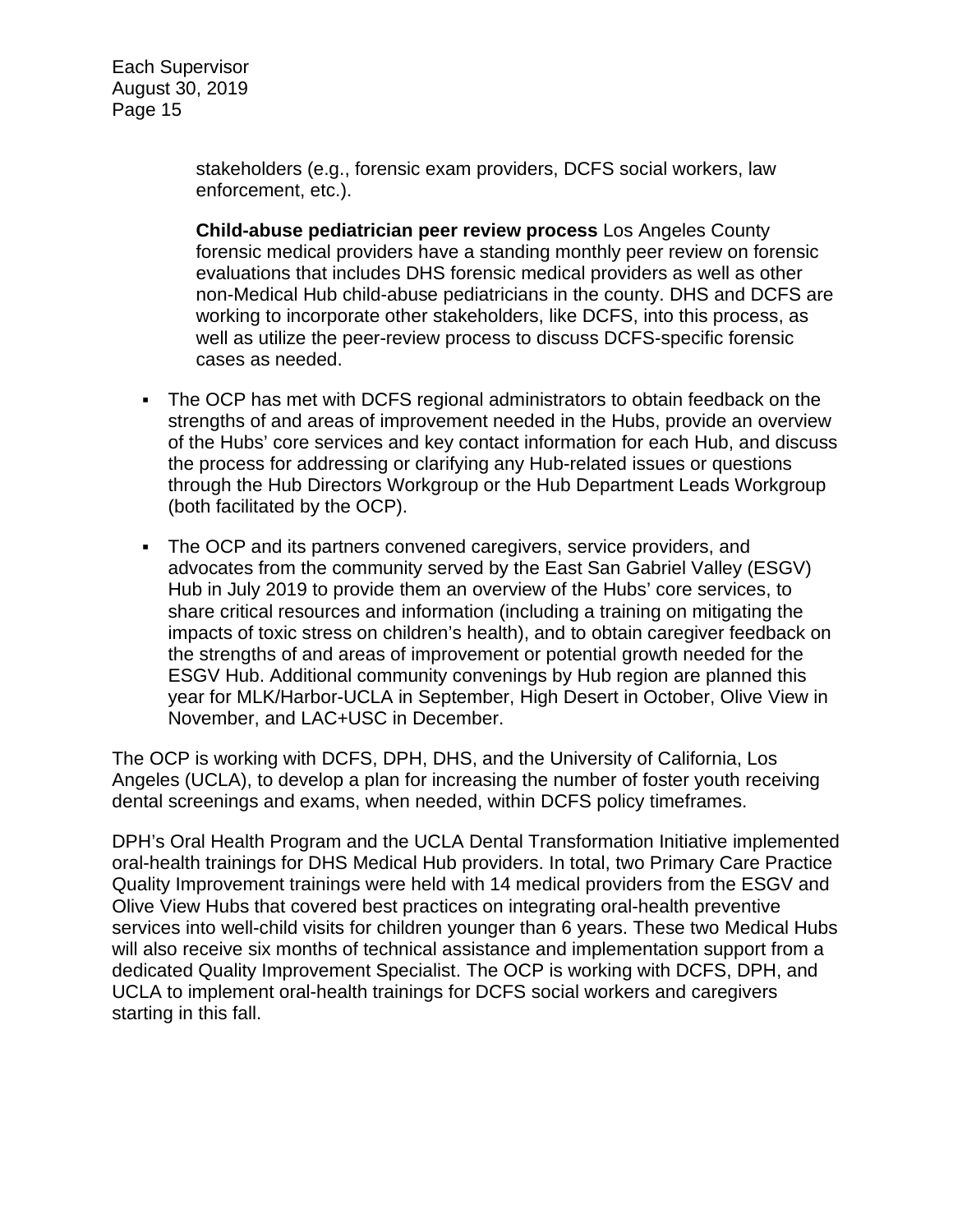# **Progress and Improvements Since the BRC Report Adoption**

[Table 2](#page-15-0) presents the systemic and structural changes since the Board's adoption of the recommendations made by the Blue Ribbon Commission on Child Protection.

<span id="page-15-0"></span>

| <b>OCP-Led</b><br>(L)<br>OCP-<br><b>Partnered</b><br>(P) | <b>Improvements Since</b><br><b>Adoption of the BRC Report</b>                                                                       | <b>Outcome Data</b>                                                                                                                                                                                                                                                                                 |  |  |  |
|----------------------------------------------------------|--------------------------------------------------------------------------------------------------------------------------------------|-----------------------------------------------------------------------------------------------------------------------------------------------------------------------------------------------------------------------------------------------------------------------------------------------------|--|--|--|
|                                                          | <b>Operational</b>                                                                                                                   |                                                                                                                                                                                                                                                                                                     |  |  |  |
| (CEO)                                                    | Established the Office of Child Protection                                                                                           |                                                                                                                                                                                                                                                                                                     |  |  |  |
| L                                                        | Adopted a mission statement to prioritize and<br>improve child safety                                                                |                                                                                                                                                                                                                                                                                                     |  |  |  |
| L                                                        | Released a countywide child protection strategic<br>plan                                                                             |                                                                                                                                                                                                                                                                                                     |  |  |  |
| (DCFS)                                                   | 3,011 new social workers hired                                                                                                       |                                                                                                                                                                                                                                                                                                     |  |  |  |
|                                                          | <b>Prevention</b>                                                                                                                    |                                                                                                                                                                                                                                                                                                     |  |  |  |
| L                                                        | Developed a countywide prevention plan                                                                                               |                                                                                                                                                                                                                                                                                                     |  |  |  |
| P                                                        | Secured \$58M for the Prevention and Aftercare<br>(P&A) networks and released an RFP for a new 5-<br>year performance-based contract |                                                                                                                                                                                                                                                                                                     |  |  |  |
| P                                                        | 55% increase in funding for home-visitation<br>programs                                                                              | • Increased capacity to serve<br>1,265 more families                                                                                                                                                                                                                                                |  |  |  |
| $\mathsf{P}$                                             | Launched eDirectory to improve referrals to home-<br>visitation programs                                                             | • Used 480 times to connect<br>families to home-visitation<br>programs                                                                                                                                                                                                                              |  |  |  |
| L                                                        | Completed first-ever comprehensive fiscal<br>analysis of early care and educations programs<br>across the county                     |                                                                                                                                                                                                                                                                                                     |  |  |  |
| <b>Safety</b>                                            |                                                                                                                                      |                                                                                                                                                                                                                                                                                                     |  |  |  |
| L                                                        | Launched revised project at DCFS's Hotline to<br>connect at-risk families to community prevention<br>supports                        | • Families identified<br>increased from 2,257 to<br>4,488<br>• 510 more families were<br>connected to services<br>Reduced connection time<br>to services by 48%<br>• Reduced re-referral rate<br>with abuse or neglect by<br>1.22%<br>• Increased children<br>remaining safely in home<br>by 16.54% |  |  |  |

Table 2. Systemic and Structural Changes Since BRC Report Adoption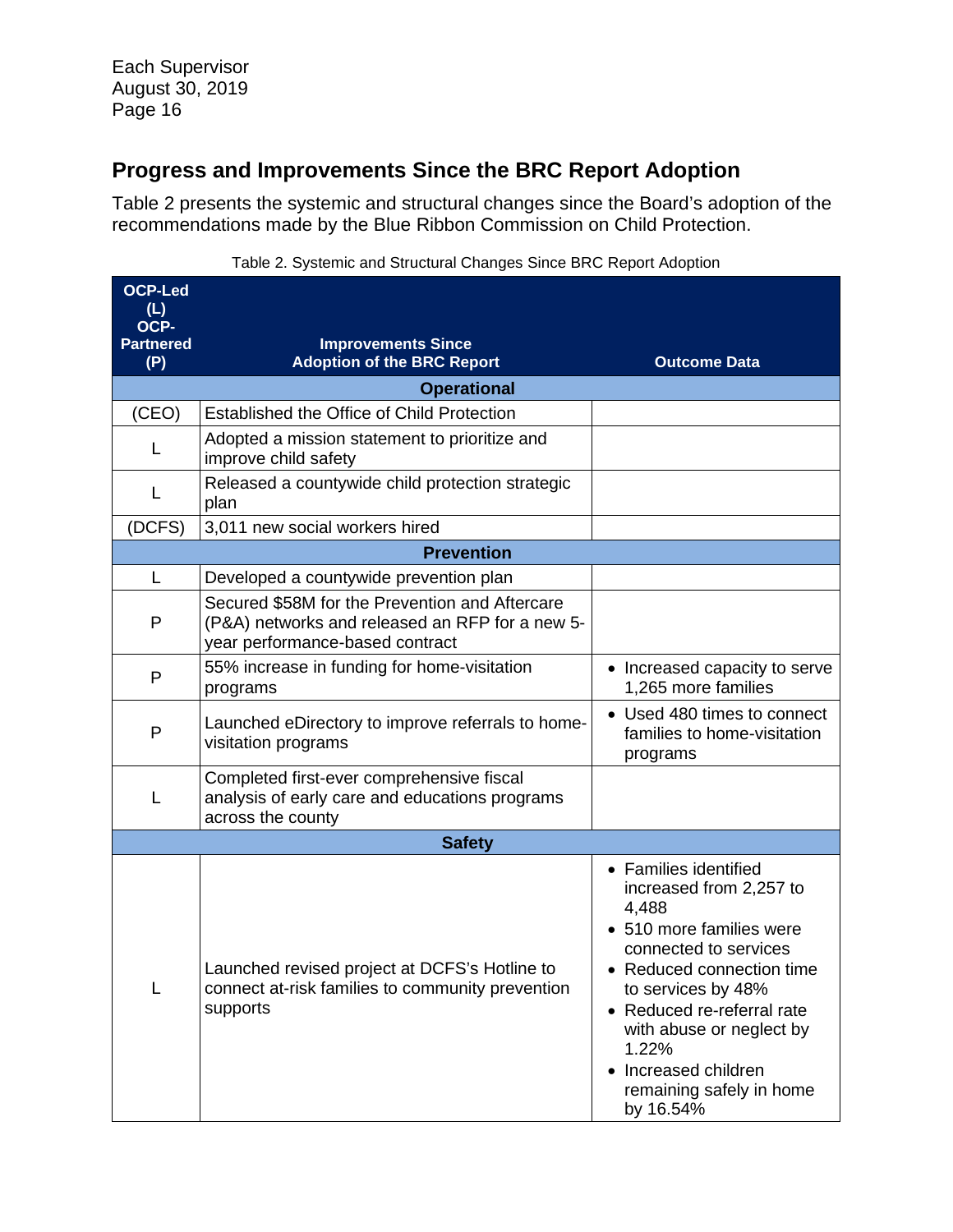| <b>OCP-Led</b><br>(L)<br>OCP- |                                                                                                                                                        |                                                                                                                         |  |  |
|-------------------------------|--------------------------------------------------------------------------------------------------------------------------------------------------------|-------------------------------------------------------------------------------------------------------------------------|--|--|
| <b>Partnered</b><br>(P)       | <b>Improvements Since</b><br><b>Adoption of the BRC Report</b>                                                                                         | <b>Outcome Data</b>                                                                                                     |  |  |
| P                             | Implemented new Structured Decision Making®<br>policy                                                                                                  |                                                                                                                         |  |  |
| (DCFS)                        | Completed e-SCARS system enhancements                                                                                                                  |                                                                                                                         |  |  |
| L                             | Developed data-sharing MOU across 7 County<br>departments                                                                                              | • Led to the development of<br>the ERIS data-sharing<br>system                                                          |  |  |
| L                             | Launched electronic system (ERIS) to share data<br>with DCFS to inform investigations and placement<br>decisions                                       |                                                                                                                         |  |  |
| L                             | Developed user-friendly guide for identifying<br>sharable confidential information across<br>departments to coordinate care                            |                                                                                                                         |  |  |
| L                             | Providing public health nurses access to LANES,<br>a health information exchange system, to<br>coordinate care                                         |                                                                                                                         |  |  |
| P                             | Providing social workers and judicial officers<br>access to LACOE's education database                                                                 |                                                                                                                         |  |  |
| $\mathsf{P}$                  | Revised DCFS voluntary family maintenance<br>policy                                                                                                    |                                                                                                                         |  |  |
| P                             | Launched joint DCFS and LASD investigation pilot<br>in Antelope Valley                                                                                 | • 261 joint responses have<br>occurred through July 2019                                                                |  |  |
| L                             | Co-located substance-abuse counselors in 14<br><b>DCFS</b> offices                                                                                     | • 1,368 parents have been<br>screened for substance-<br>use disorders<br>• 1,188 of them were<br>connected to treatment |  |  |
| P                             | Co-located a DMH clinician at DCFS's Hotline                                                                                                           | • 141 cases reviewed<br>• 23 families connected to<br>mental health services                                            |  |  |
| <b>Permanency</b>             |                                                                                                                                                        |                                                                                                                         |  |  |
| (DCFS)                        | DCFS launched a Foster Care Search System<br>(FCSS) to identify available beds and provide<br>information on potential caregivers to social<br>workers |                                                                                                                         |  |  |
| P                             | Launched the Upfront Family-Finding project at 8<br>DCFS offices (soon to be 10)                                                                       | • 77% of newly detained<br>children placed with<br>relatives                                                            |  |  |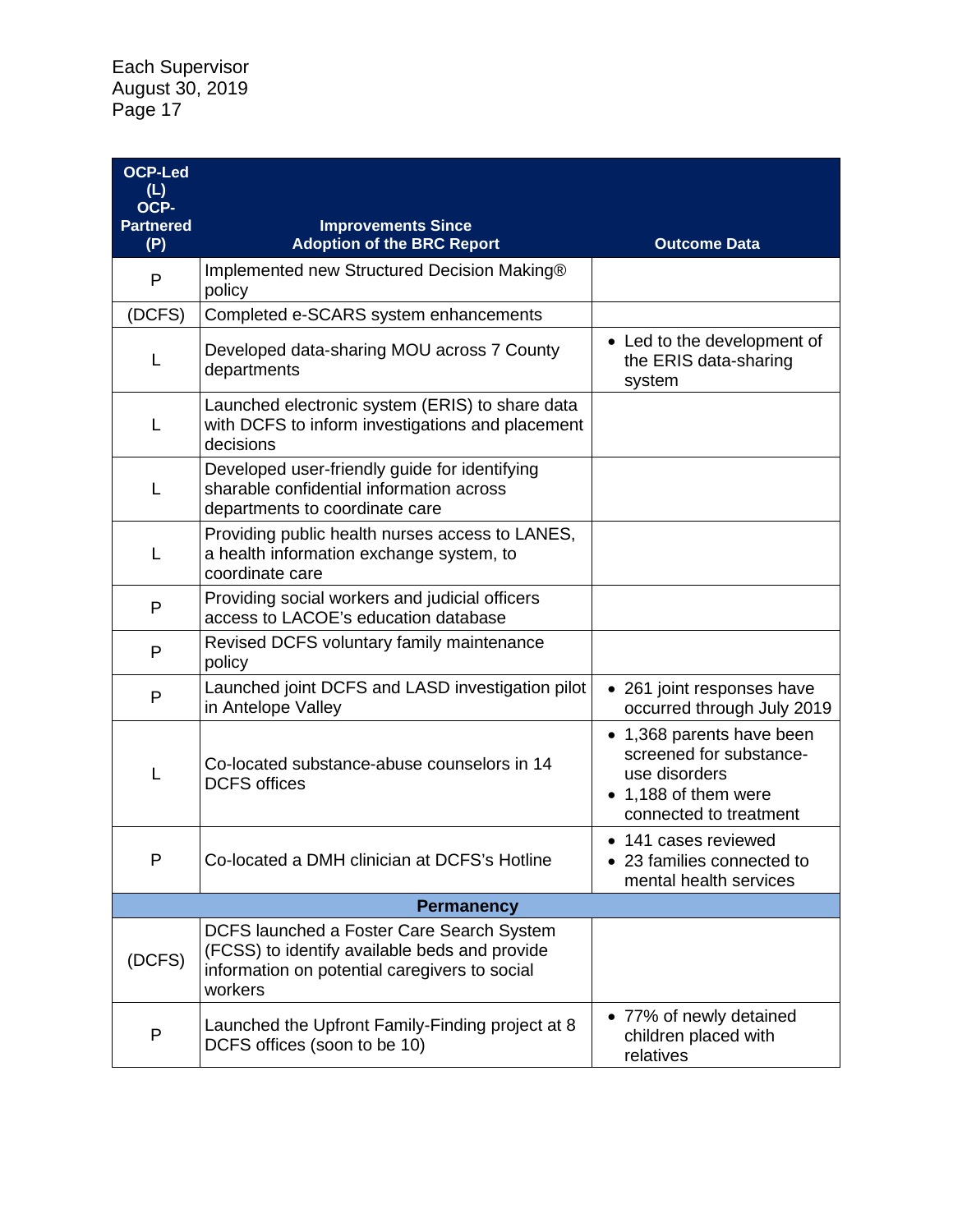| <b>OCP-Led</b><br>(L)           |                                                                                                                                                                           |                                                                                                                                                                          |  |  |  |
|---------------------------------|---------------------------------------------------------------------------------------------------------------------------------------------------------------------------|--------------------------------------------------------------------------------------------------------------------------------------------------------------------------|--|--|--|
| OCP-<br><b>Partnered</b>        | <b>Improvements Since</b>                                                                                                                                                 |                                                                                                                                                                          |  |  |  |
| (P)                             | <b>Adoption of the BRC Report</b>                                                                                                                                         | <b>Outcome Data</b>                                                                                                                                                      |  |  |  |
| L                               | Launched multi-disciplinary team pilot project for<br>hard-to-place youth who cycle through the<br>Temporary Shelter Care Facilities (TSCFs)                              | • 37 youth are in stable<br>placements<br>• Staff time spent keeping<br>these youth stable reduced<br>by nearly 33,000 hours                                             |  |  |  |
|                                 | <b>Well-Being</b>                                                                                                                                                         |                                                                                                                                                                          |  |  |  |
| L                               | Launched program to stabilize youth in their<br>schools of origin; 6 school districts have signed a<br>cost-sharing MOU, with 6 more school districts<br>imminent         | • Over 70,000 rides have<br>been given to 1,131 foster<br>youth across 64 school<br>districts                                                                            |  |  |  |
| L                               | Worked with partners to facilitate system youth<br>receiving college financial-aid support                                                                                | • Doubled rate of eligible<br>youth completing FAFSA<br>applications to 61%                                                                                              |  |  |  |
| P                               | Facilitated signing of operational agreement by<br>local workforce development boards to prioritize<br>resources for system youth                                         |                                                                                                                                                                          |  |  |  |
| L                               | Worked with DHS, DCFS, DMH, and DPH to<br>improve timeliness of initial medical exams at<br><b>Medical Hubs</b>                                                           | • Decreased the average<br>number of days for<br>completion from 54.5 days<br>to 33.7 days                                                                               |  |  |  |
| L                               | Led task force focused on reducing psychotropic<br>medication usage and implemented new protocols<br>for approving and monitoring their usage                             | • Psychotropic medication<br>use by system-involved<br>youth dropped from 12% to<br>10.5% since this work<br>began<br>• Antipsychotic usage<br>dropped from 3.6% to 2.9% |  |  |  |
| <b>Cross-Cutting Strategies</b> |                                                                                                                                                                           |                                                                                                                                                                          |  |  |  |
| L                               | Redrafting protocols that require DCFS and<br>Probation to jointly assess youth within WIC 300<br>and WIC 602                                                             |                                                                                                                                                                          |  |  |  |
| $\mathsf{P}$                    | DHS, DCFS, and LASD completed staff cross-<br>trainings in the Antelope Valley and Santa Clarita<br>on identifying signs of abuse and when children<br>need medical exams |                                                                                                                                                                          |  |  |  |
| L                               | DPH and UCLA trained DHS Medical Hub staff on<br>integrating oral-health preventive services into<br>well-child visits for children under age 6.                          |                                                                                                                                                                          |  |  |  |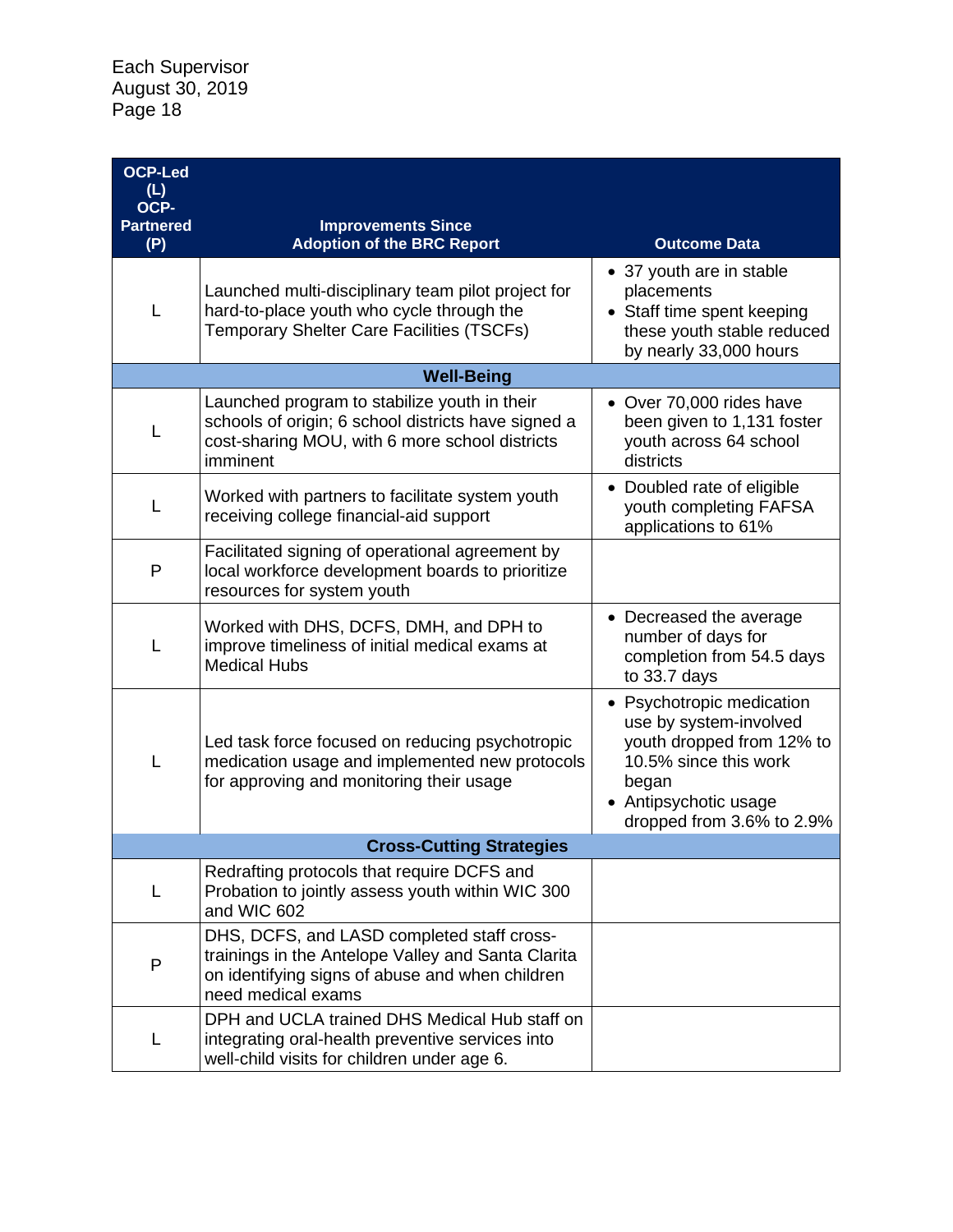| <b>OCP-Led</b><br>(L)<br>OCP-<br><b>Partnered</b><br>(P) | <b>Improvements Since</b><br><b>Adoption of the BRC Report</b>                                                                                                                                                                              | <b>Outcome Data</b>                                                                          |
|----------------------------------------------------------|---------------------------------------------------------------------------------------------------------------------------------------------------------------------------------------------------------------------------------------------|----------------------------------------------------------------------------------------------|
|                                                          | Released the Portrait of Los Angeles County<br>report that provides countywide data on health,<br>education, and income stability and has been<br>used in numerous strategic planning efforts across<br>departments and other jurisdictions | • Used by 4 County<br>departments and 3<br>commissions in their<br>resource-planning efforts |
|                                                          | Finalizing a set of countywide prevention metrics<br>that measure the County's efforts to support<br>strong children, families, and communities that will<br>be posted on the County's Open Data Portal.                                    |                                                                                              |

#### **Recurrence of Child Maltreatment and Child Fatality Data for Los Angeles County**

A chart of all children with a substantiated allegation during a 12-month period who had another substantiated allegation within 12 months appears in Figure 1.

- Pre-BRC Report Adoption = Average of **9.2%** a year (years 2011–2013)
- Post-BRC Report Adoption = Average of **8.0%** a year (years 2015–2017)
- The percentage of recurrence of child maltreatment was **8.0%** in 2017 (the latest year with full data).



Figure 1

A chart of child fatalities resulting from abuse and/or neglect by a parent/caregiver with prior DCFS history appears as [Figure 2.](#page-19-0)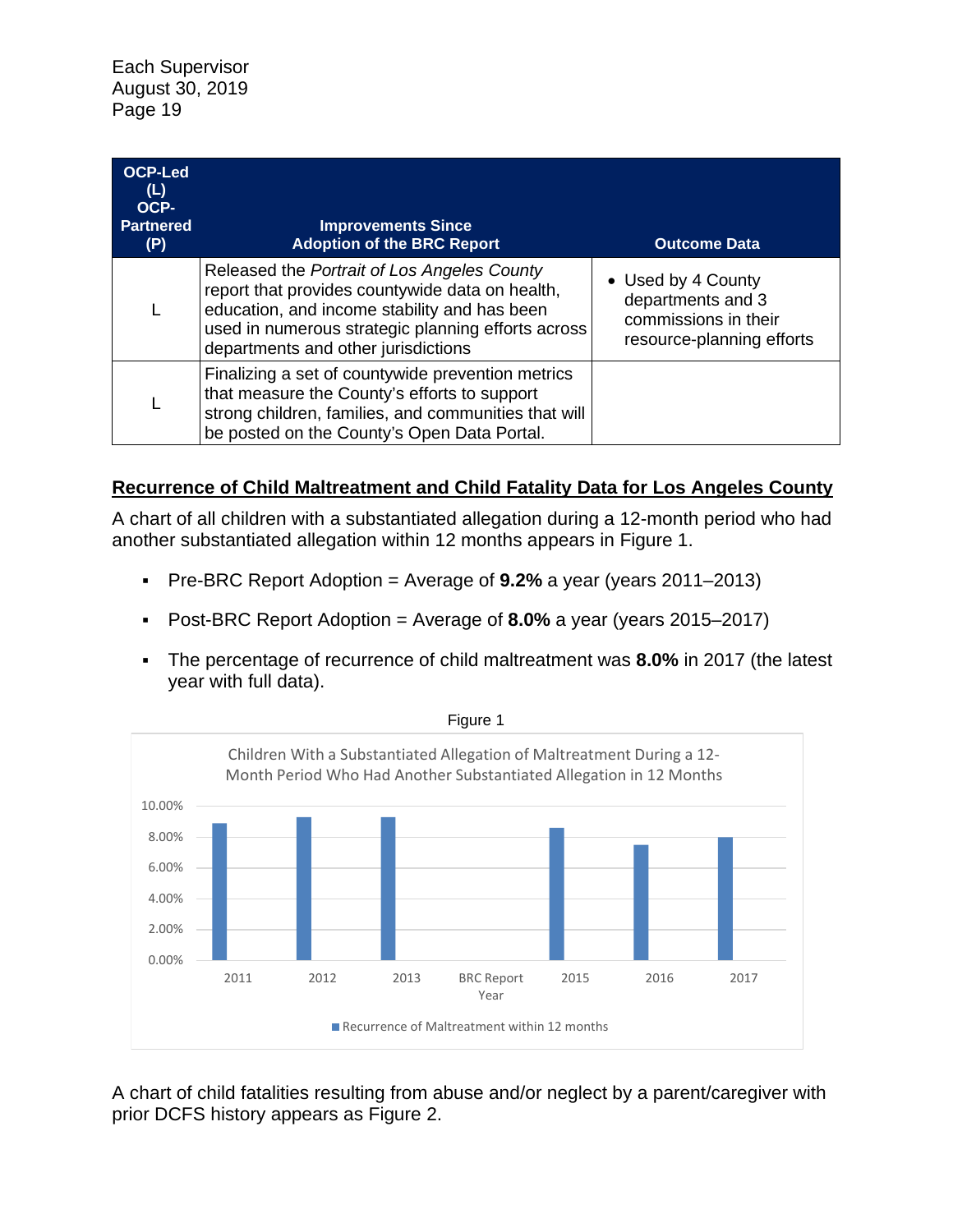- Pre-BRC Report Adoption = Average of **20.75** a year (years 2010–2013)
- Post-BRC Report Adoption = Average of **17.25** a year (years 2015–2018)
- There were **11 child fatalities** in 2018 (the latest year with full data) as a result of abuse and/or neglect by a parent or caregiver with a prior DCFS history.

<span id="page-19-0"></span>



## **OCP's Accomplishments to Date**

What follows is a comprehensive listing of the activities and accomplishments of the OCP, all of which flow from the BRC's Final Report, motions from the Board, and the OCP's Strategic Plan (released in October 2016), which is likewise based on the BRC's Final Report and on input from over 500 stakeholders gathered through convenings held throughout the county.

While quite a bit has been accomplished so far, a lot more needs to be done.

All the work highlighted below includes multidisciplinary efforts that are led by the OCP, in which the OCP is a major participant, or for which the OCP has been a catalyst. All are being achieved through partnerships with numerous entities, including multiple County departments, community stakeholders, private partners, the Juvenile Court, County commissions, advocates, school districts, universities, and philanthropic organizations.

#### *Prevention*

 $\Diamond$  Increasing Prevention Supports for Families in Their Communities

Released a Countywide prevention plan on June 30, 2017—*Paving the Road to Safety for Our Children: A Prevention Plan for Los Angeles County*—that engages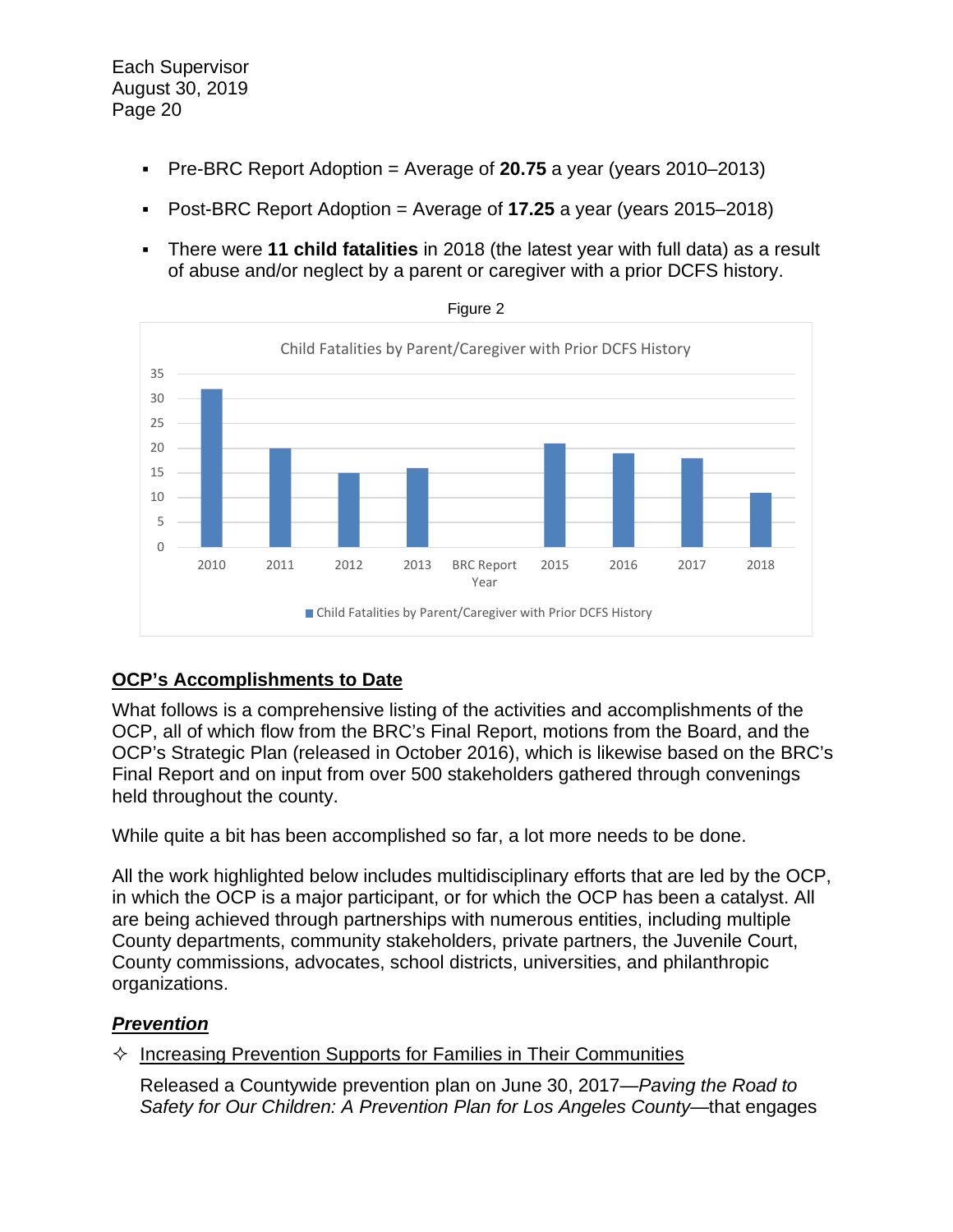> the community in upfront primary-prevention efforts to strengthen families and keep them from being referred to DCFS.

▪ Weaving Together Existing Community Support Networks

Analyzed data collected from community- and parent-input sessions that vetted a set of recommendations for enhancing existing prevention-network coordination. The leading priority identified by stakeholders was the need to increase resources and collaboration around family economic well-being. As a result, the OCP, First 5 LA, and others inventoried potential partners active in the economic well-being arena, and will partner with them to increase connections between local child wellbeing networks and nontraditional, economically focused partners like workforce development, business affairs, and community resource centers.

- Expanded the Capacity of the Prevention and Aftercare Networks (P&As)
	- Secured \$28 million of DMH's Mental Health Services Act Prevention and Early Intervention (MHSA-PEI) funding for expanding community-based prevention services provided by the P&A networks across 2 fiscal years, and an additional \$30 million to support the P&As over another 5 fiscal years.
	- DCFS, with the help of the OCP, DMH, CEO, and Third Sector, released a new performance- and incentive-based Request for Proposals in February 2019 to continue the P&A program for an additional 5 years.
- **Increased the Capacity of Home Visitation Programs** 
	- DPH, in partnership with the OCP, First 5 LA, and others, released a homevisitation expansion plan on July 18, 2018, *Strengthening Home Visiting in Los Angeles: A Comprehensive Plan to Improve Child, Family, and Community Well-Being*. Included in this plan is a vision for creating universally available home-visitation programs for all new mothers who are interested in participating, plus expanding evidence-based programs for families at risk of DCFS involvement and poor health outcomes, universal post-partum support and screenings, and improved coordination infrastructure to ensure that at-risk families connect timely to the right program.
	- Combining all funding sources supporting home-visiting services in Los Angeles, our system has realized a 55% increase (from \$90 million to \$139.5 million) in funding between Fiscal Year (FY) 2016–17 and FY 2019–20. This includes the addition of \$18 million in California Work Opportunities and Responsibility to Kids (CalWORKs) funding, as well as \$30 million in new MHSA-PEI funding, Title XIX match, and Healthy Start funds. This represents a monumental opening of access to evidence-based home-visiting support for families previously excluded from services because of where they live or the ages of their children.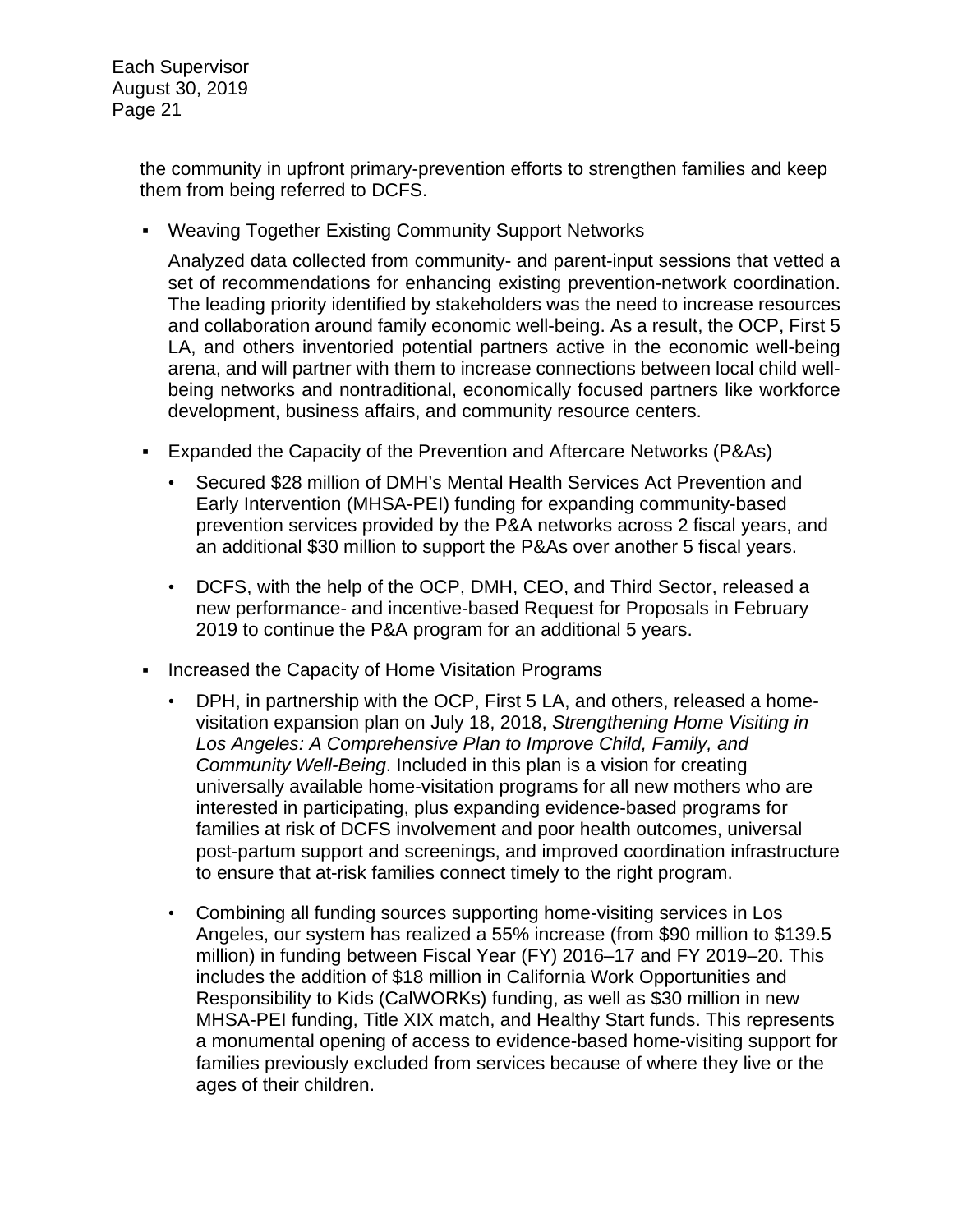- Total home-visiting capacity for the Healthy Families America, Parents As Teachers, and Nurse-Family Partnership models has increased by 1,265 families since this new funding began—from the capacity to serve a combined number of 4,320 families to the capacity to serve 5,575.
- DPSS and DPH began offering home-visiting services to families in March 2019 under the newly awarded CalWORKs home-visiting funds included in the FY 2018–19 Governor's Budget. New triage protocols for connecting CalWORKs clients to home visiting and other supports are now operational in Greater Avenues for Independence (GAIN) offices in San Gabriel Valley, West County, Pomona, Southeast County, East San Fernando Valley, and Palmdale.
- Whole Person Care (WPC) approved up to \$1.15 million per year for 2 years via rollover funds for DPH to implement and sustain *doula* services in the three SPAs with the highest African-American infant mortality rates (SPAs 1, 6, and 8). WPC will also fund anti-racism trainings for nonprofits and medical providers in communities reporting African-American infant mortality rates above the county average. This system enhancement moves forward three components of our County home visiting plan.
- The Consortium launched an eDirectory in April 2019, in partnership with Los Angeles Best Babies Network, the Center for Strategic Partnerships, the OCP, and DPH. This electronic eligibility and referral system improves the ability of those working with families to provide timely and accurate referrals to home-visitation providers. A link to this eDirectory can be found on the OCP's website at [http://ocp.lacounty.gov](http://ocp.lacounty.gov/) under "Featured Links."
- Developed Recommendations for Improving Access to Early Care and Education
	- Presented recommendations to the Los Angeles Unified School District (LAUSD) Board of Education as part of its planning session on expanding high-quality early childhood education programs. As a result of this and other presentations, the school board approved the opening of 16 new early learning centers throughout the district in 2018.
	- Completed a catalogue of all funding for early care and education services across both direct services and quality system supports. Each entry covers the basics of the funding, the amount, the target population of children or providers, the service capacity or reach, the goals and deliverables of the funding, and accountability and monitoring. The catalogue also includes summary tables detailing funding-source information, capacity, and type of programming for both direct services and quality system supports.
	- Built center-based and family child-care revenue and expense models that include multiple options for regional variances, as well as a full county model. Program and cost variables at three levels of quality, two types of program-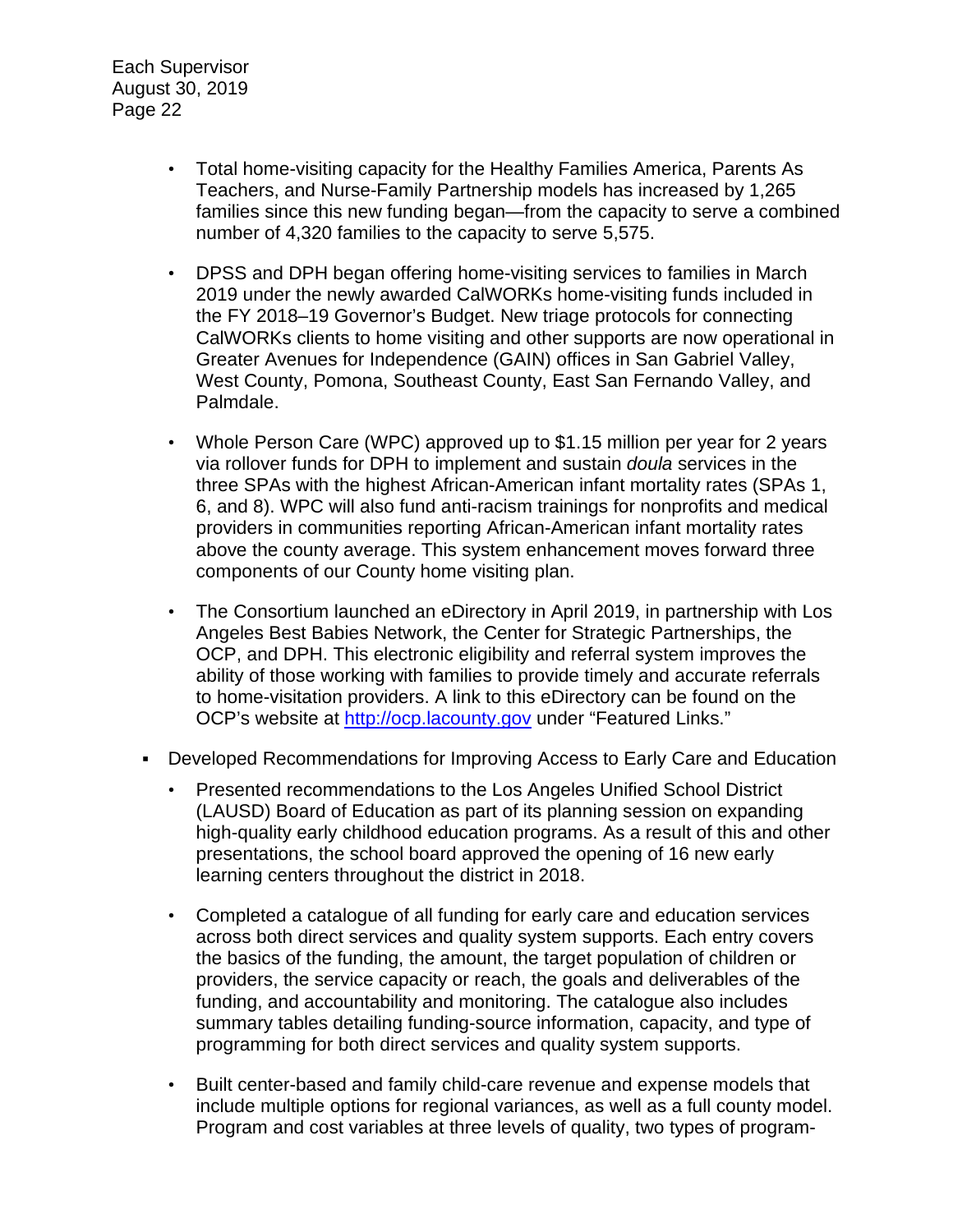> ming for center-based care (full-day, full-year care and part-day preschool), and two sizes of full-day, full-year family child-care settings were included.

• Developed eight recommendations in response to the qualitative and fiscal information gathered and analyzed across County entities, nonprofit 7organizations, municipalities, community-level stakeholders, and providers. A summit is being planned for the fall of 2019 to officially release the report.

## *Safety*

- $\Diamond$  Reducing the Risk of Families Being Re-Referred to DCFS
	- **EXECT** Launched a revised pilot project with DCFS' Child Protection Hotline and the P&As—the Community Prevention Linkages (CPL) project—on July 1, 2018, to serve families referred to the Hotline whose concerns do not warrant a DCFS investigation, but where an identified need exists that could be addressed through community-based prevention supports.
	- In the first year of pilot implementation (July 2018—June 2019):
		- The total number of families identified for supports *almost doubled* (2,257 in 2017 to 4,488 in year 1).
		- The number of families connected to community supports *more than tripled* (224 in 2017 to 734 in year 1), an *increase of 510 more families*.
		- The revised pilot project also streamlined the process for connecting families to services, which resulted in a reduction of excessive wait time from a maximum of 27 business days to a maximum of 14 business days—*almost 3 weeks faster*—a 48% time reduction.
		- The rate of children re-referred to DCFS with *substantiated abuse or neglect dropped by 1.22%* (4.23% for non-CPL families vs. 3.01% for CPL families).
		- Of those children re-referred, the number needing to be placed in out-of-home care decreased (38.71% for non-CPL families vs. 22.17% for CPL families), as *16.54% more* CPL-program children were able to *safely remain in their homes* while their families received DCFS services.
	- This project, *Moving Families from the Hotline to a Helpline*, was selected by the Quality and Productivity Commission as a Top Ten Award Winner in 2019.
- $\Diamond$  Improving Child Abuse and Neglect Investigations
	- The National Council on Crime & Delinquency (NCCD) worked with DCFS and the OCP to conduct a comprehensive analysis of the use of Structured Decision Making® (SDM) related to safety and risk screenings, investigations of child abuse and neglect, and case management.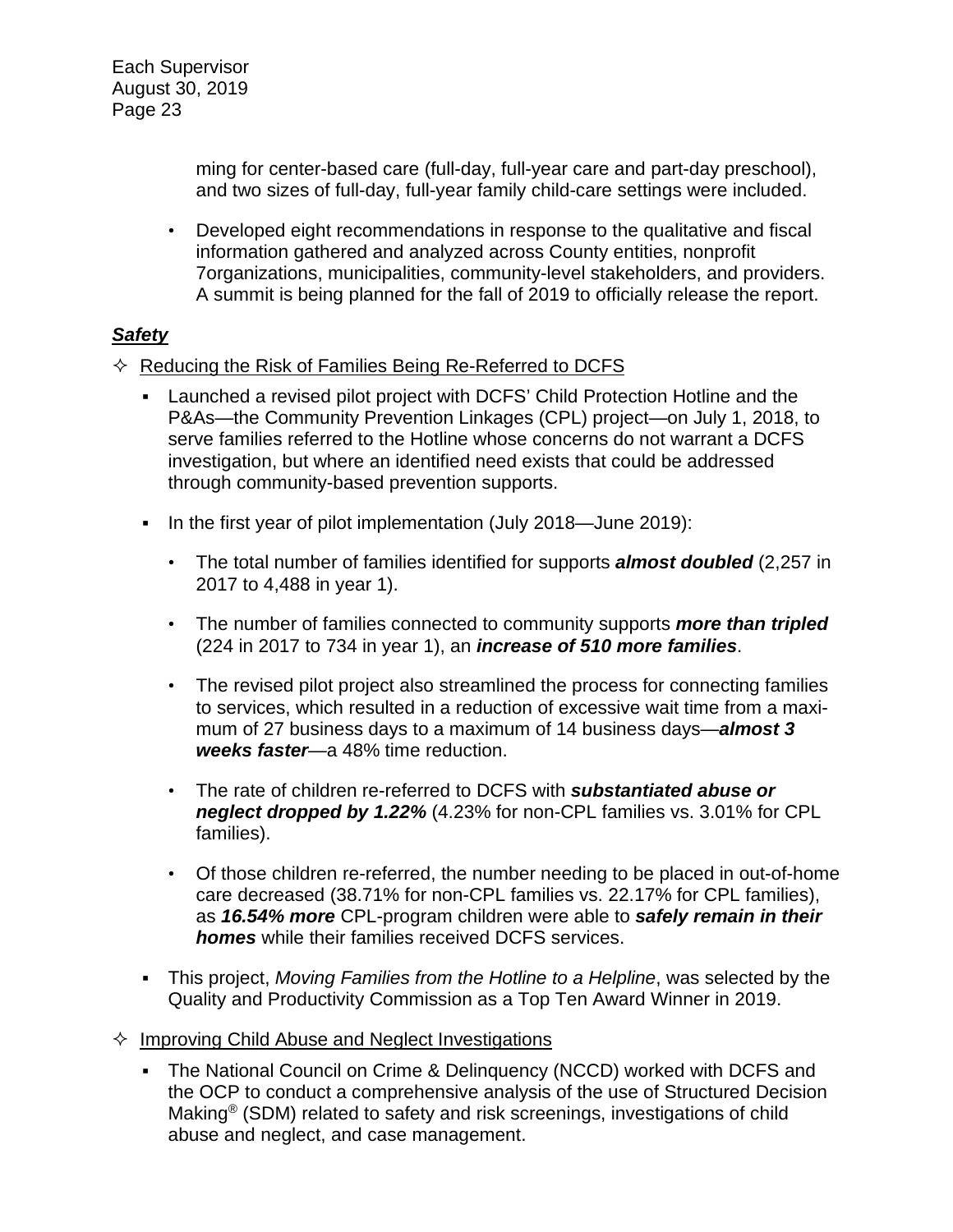- A new foundational SDM policy was implemented at DCFS in July 2019 that details worker and supervisor roles, expectations, and timelines for effective SDM use.
- NCCD held 11 management coaching sessions between June and July 2019 focused on the report findings, key areas of focus for managers to enhance effective decision-making, and SDM use at the Hotline and in emergency response.
- NCCD is working with the DCFS training unit and the Academy of Professional Excellence (Southern California Training Academy at San Diego State) to map out a comprehensive new training effort for DCFS Hotline and emergencyresponse staff. A training-for-trainers session and five demonstration trainings will begin this fall, allowing DCFS to re-train CSWs on proper SDM Hotline, safety, and risk assessment use.
- DCFS completed trainings for regional management and supervisors focused on deepening assessment and family-engagement skills, and on understanding how protective factors can mitigate risk. Training is now underway for line staff.
- $\Diamond$  Fast-Tracking Access to Relevant Data to Better Inform Child Abuse and Neglect **Investigations** 
	- Developed an MOU with DCFS for sharing relevant data across 7 County departments to ensure that investigations of child abuse and neglect are as comprehensive and thorough as possible
	- **Designed an electronic system for emergency-response social workers to access** DCFS history and criminal-background data relevant to an investigation of child abuse or neglect, called the Emergency Response Investigation Service (ERIS), that was launched in 2018. The system is being expanded to include relevant data from other County departments and is targeted for completion in January 2020.
	- ERIS won a Best of California Award for Best Application Serving an Agency's Needs in 2019, and Outstanding IT Project Award from Government Technology in 2018.

#### $\Diamond$  Sharing Data to Improve Case Planning and Coordination Across Agencies

- Worked with County Counsel from several County departments to develop a summary of confidentiality rules for the information that department staff may share with each other when serving common DCFS and probation youth—a fourpage user-friendly guide to what is allowable and sharable under the law to promote appropriate collaboration for treatment and care-coordination purposes that began distribution in November 2018
- Working with the Los Angeles Network for Enhanced Services (LANES), DPH, County Counsel, DCFS, and the CEO to provide access to LANES, a health information exchange system, for PHNs who are helping to coordinate health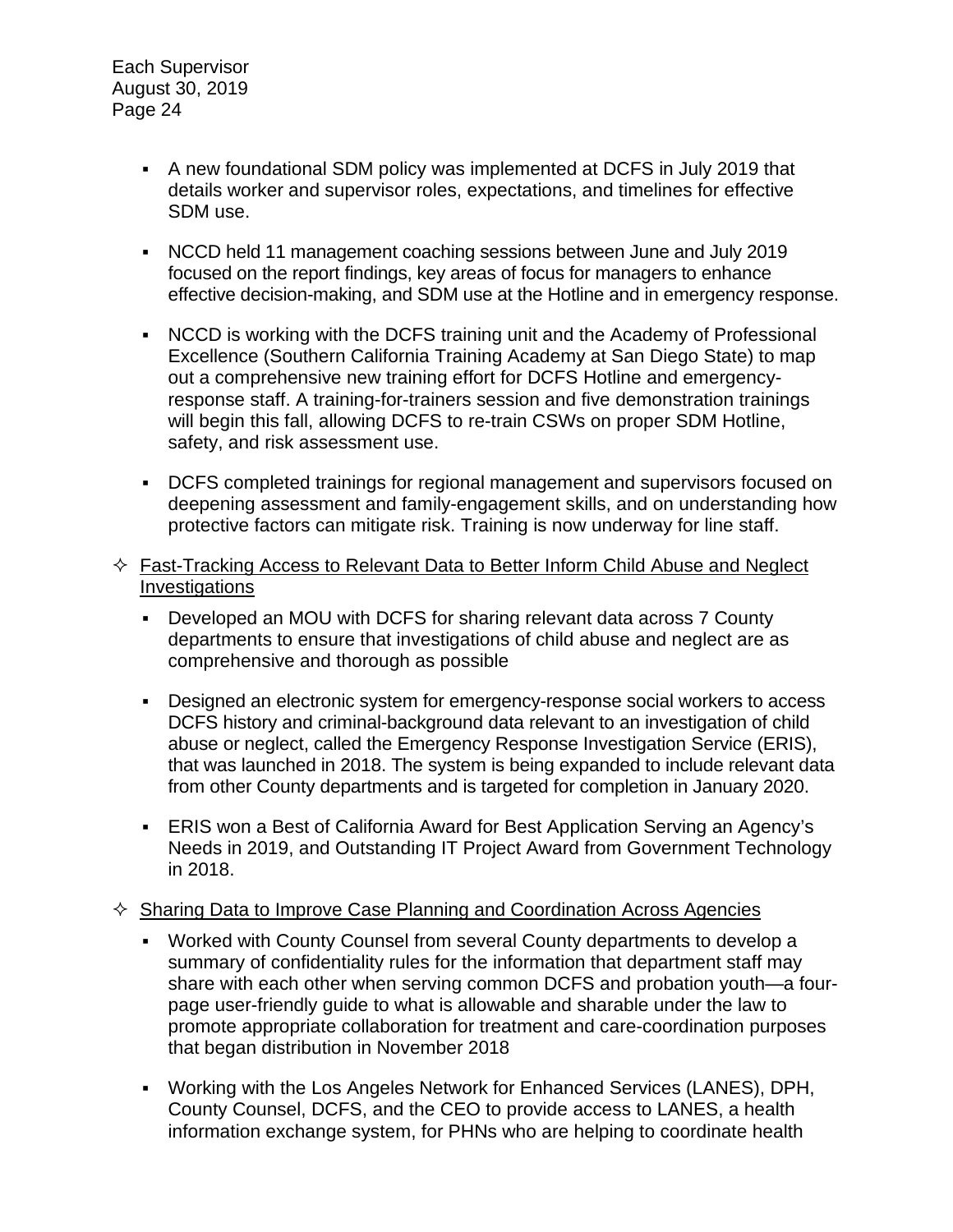care for DCFS youth. With this access, PHNs will be able to use the LANES portal to view timely health records for their child welfare clients, as appropriate, to coordinate care and ensure effective treatment. Access is anticipated for December 2019.

- Working with DCFS and LACOE to access accurate and consistent education data for foster youth. DCFS and LACOE have developed multiple modules of LACOE's Educational Passport System (EPS), including a mobile application version, a social-worker summary view, and a school emergency transfer and transportation tracking form to prepare for implementation. It is anticipated that all social workers will be using EPS by December 2019. Additionally, the Juvenile Court and LACOE are working through system logistics for providing judicial officers with electronic access to EPS.
- $\Diamond$  Implementing Systemic Reform Efforts That Improve Child Safety
	- Revised a draft Voluntary Family Maintenance (VFM) policy that went through DCFS's stakeholder review process in June and was presented to its Policy Review Committee on July 10, 2019. Service Employees International Union (SEIU) Local 721 has requested a "meet and confer" that is being scheduled.
	- Dr. Thomas Lyon from USC is working with DCFS on developing a training to address child recantations. It is anticipated to be completed and rolled out in September 2019.
	- DCFS and LASD launched a pilot in the Antelope Valley to jointly investigate allegations of child physical and sexual abuse during daytime shifts. The pilot's goals are to promote cooperation between the agencies to enhance child safety and timely child-abuse investigations, to increase information-sharing between the agencies, and to improve assessments of appropriate services and supports for the families involved. This pilot started in both Palmdale and Lancaster in February 2019.
		- From the beginning of the pilot through July 2019, there have been 261 joint responses by DCFS and LASD, currently performed by specially assigned Electronic Suspected Child Abuse Report System (eSCARS) deputies and eSCARS social workers. The plan is to expand the pilot to include eSCARS child-abuse calls handled by patrol deputies and line emergency-response social workers.
- $\Diamond$  Increasing Multi-Sector Support for Social Workers
	- Partnered with DPH's Substance Abuse Prevention and Control (DPH-SAPC) unit, DMH, and DCFS to outstation substance-abuse counselors in DCFS regional offices to provide on-site support and connections to substance-abuse supports for those parents or youth who need them, as well as consult with social workers on cases involving substance-abuse issues and offer guidance on how best to handle them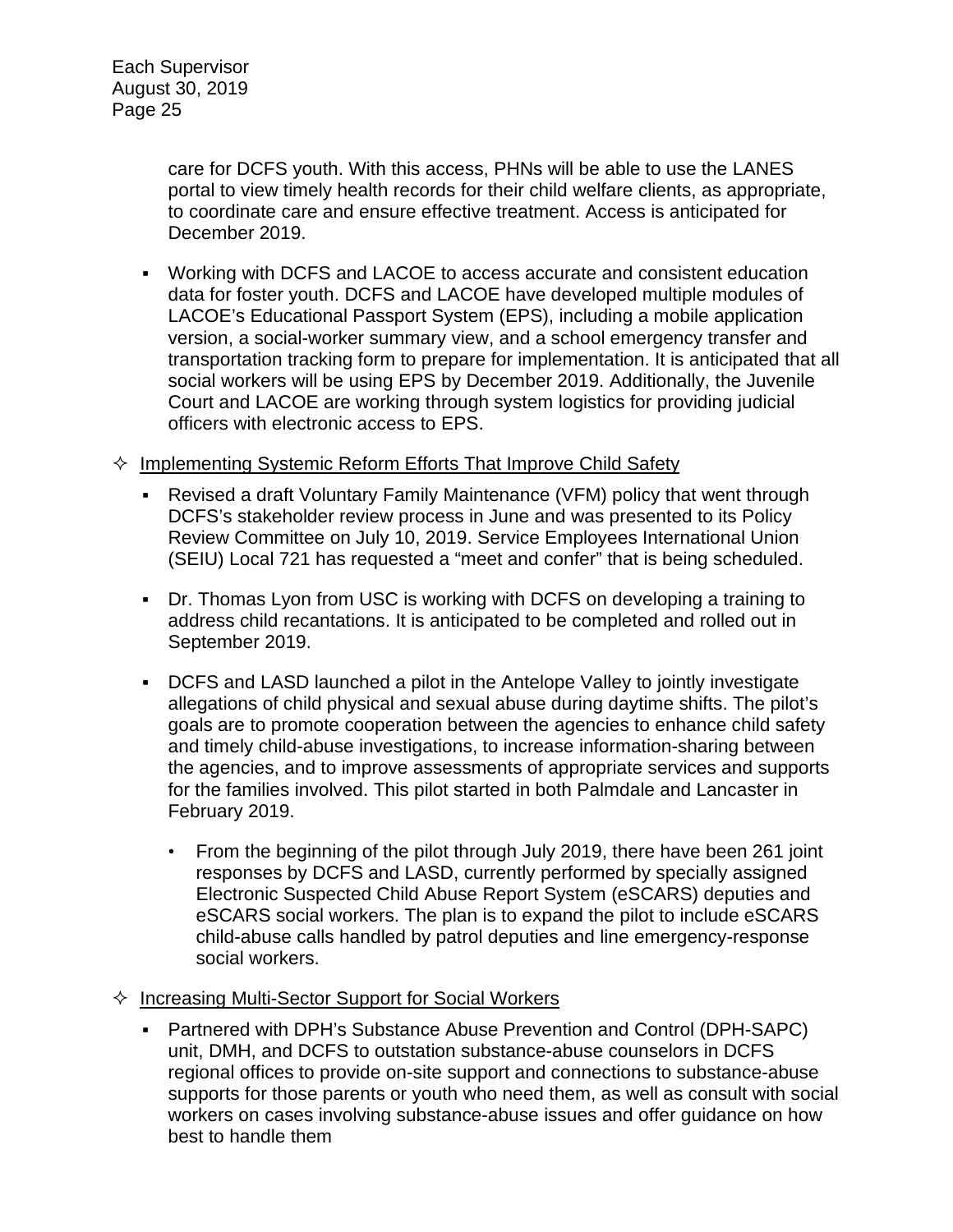- Substance-abuse counselors have been outstationed in 14 DCFS regional offices—Lancaster, Palmdale, Van Nuys, Santa Clarita, Chatsworth, Glendora, Pomona, Pasadena, Covina Annex, Metro North, West Los Angeles, Vermont Corridor, Compton East, and El Monte.
	- DPH-SAPC reports that, as a result of this program, between May 1, 2018, and June 30, 2019, a total of 2,074 parents were referred by DCFS for substance-use screenings.
	- Of this number, 1,368 were screened for substance-use disorders; 1,188 of those had a positive screen and were referred to treatment services within their communities.
- Worked with DMH to co-locate a clinician at DCFS' Child Protection Hotline in January 2019 to provide consultations to Hotline staff on any reported mentalhealth concerns and needed connections to appropriate services, to serve as a navigator in researching clients' DMH history, and to offer in-service trainings on assessing needs, screening for mental-health concerns, and implementing process improvements. The clinician has been involved with 141 cases referred to the Hotline, and was helpful with outreach and linkages to mental-health services on 23 of them.
- $\Diamond$  Determined the Best Use of Public Health Nurses in Child Welfare
	- Released a comprehensive plan on December 8, 2017, to ensure the best use of public health nurses in child welfare, and are working with DCFS and DPH to implement it
		- SEIU Local 721 and DPH worked together to request state funding to support additional front-end PHN positions, securing \$8.25 million in the Governor's Budget signed in July.

## *Permanency*

- $\Diamond$  Increasing the Use of Relative Placements for Youth Removed from Their Homes
	- **EXECT** Launched the Upfront Family-Finding project, which works to place children with their relatives as soon as they are removed from their homes, in June 2019 at DCFS's Belvedere, South County, Santa Clarita, and West San Fernando Valley offices. The Wateridge North and Wateridge South offices will launch in the early fall of 2019, bringing the total number of offices involved in the project to 10 (other offices include Glendora, Santa Fe Springs, Vermont Corridor, and West L.A., all of which launched between 2016 and 2018).
		- From January through June 2019, 1,079 children were the subject of new detention hearings in the eight active offices; 77% were placed with kin.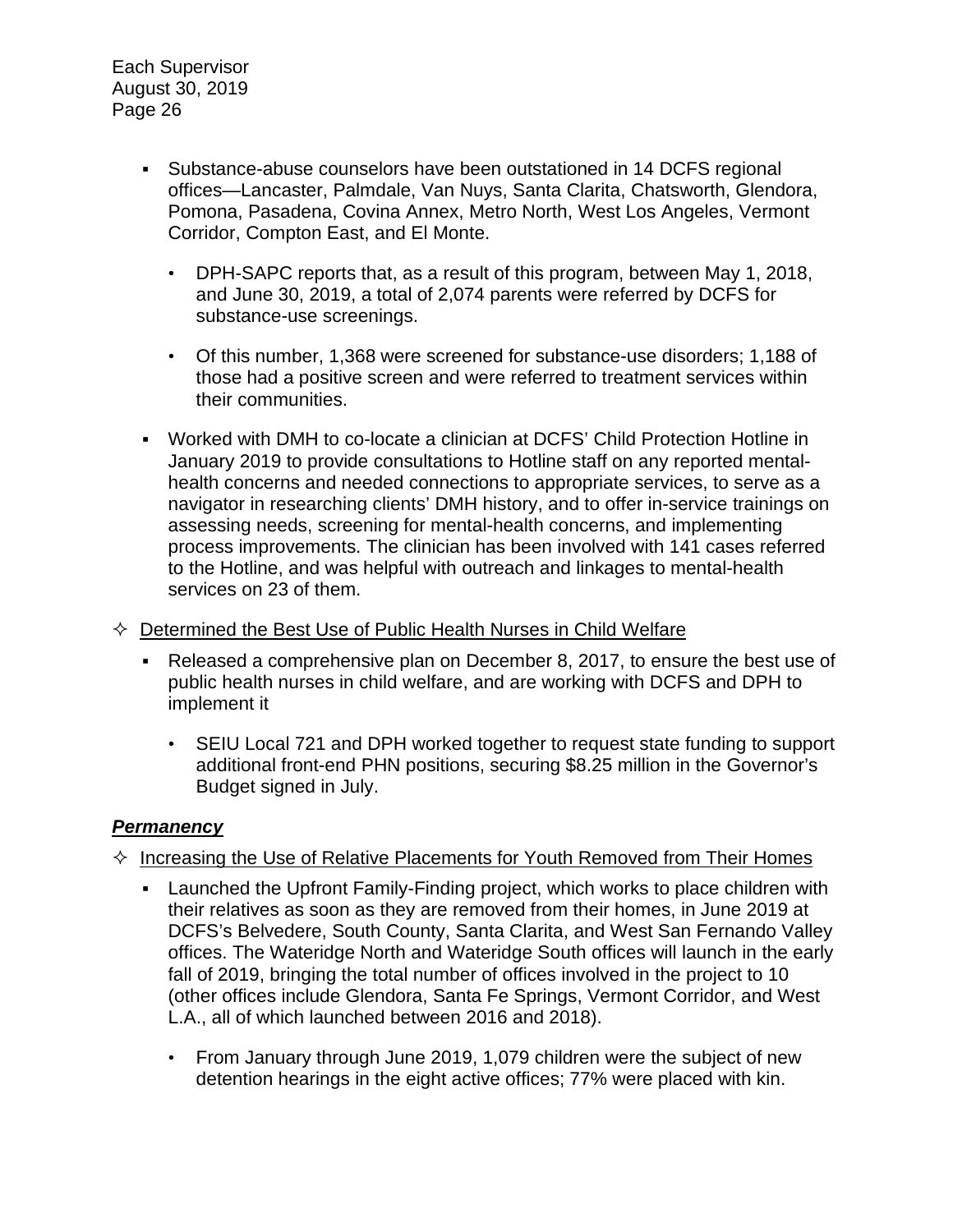- From January through June 2019, DCFS's Permanency Partners Program (P3) unit closed 289 cases of children who were initially placed in foster care; 40% of those children were with kin at the time of case closure.
- $\Diamond$  Ensuring Timely Placements and Increased Stability for Hard-to-Place Youth
	- Launched a pilot project in April 2016 that uses a multi-agency teaming approach to stabilize and find permanency for hard-to-place youth, who frequently populate Temporary Shelter Care Facilities (TSCFs), within 10 days
	- Results to date are promising.
		- Of the youth enrolled in the pilot, 37 are in ongoing placements, meaning that their current placement has not been disrupted. Thirteen of these youth are in their first placement after residing in TSCFs, and have not had a placement disruption since initial placement.
		- The number of hours a youth spent in TSCFs prior to participating in the OCP pilot intervention was 70,462.66. The number of hours spent in TSCFs after the intervention was 37,545.16; the reduction is nearly 33,000 hours.
- $\Diamond$  Prioritizing Permanency for Foster Youth
	- On August 20, 2018, the OCP released its report on increasing permanency for transition-age youth (TAY) as an adjunct memo to the CEO's July 6, 2018, multiyear countywide strategy to support the self-sufficiency goals of TAY foster youth.
	- The OCP is finalizing a plan for increasing permanency for transition-age youth before they exit care, which is scheduled for release in September 2019.

## *Well-Being*

- $\Diamond$  Addressing the Educational Needs of Foster and Probation Youth
	- Partnering with DCFS, Los Angeles County school districts, and LACOE to implement the foster-youth school-stability provisions included in the Every Student Succeeds Act (ESSA). The Education Coordinating Council (ECC), DCFS, LACOE, LAUSD, and WDACS conducted a two-year transportation pilot to keep foster youth in their schools of origin. Completed on July 30, 2019, the pilot served as a "bridge solution" and learning opportunity while long-term transportation agreements between DCFS and the school districts are finalized.
		- To date, the pilot has provided over 70,000 school-of-origin transportation rides to 1,131 foster youth. Approximately 44% of the foster youth transported by the private transportation vendor are LAUSD students, with the remaining 56% of riders spread out over 64 other school districts.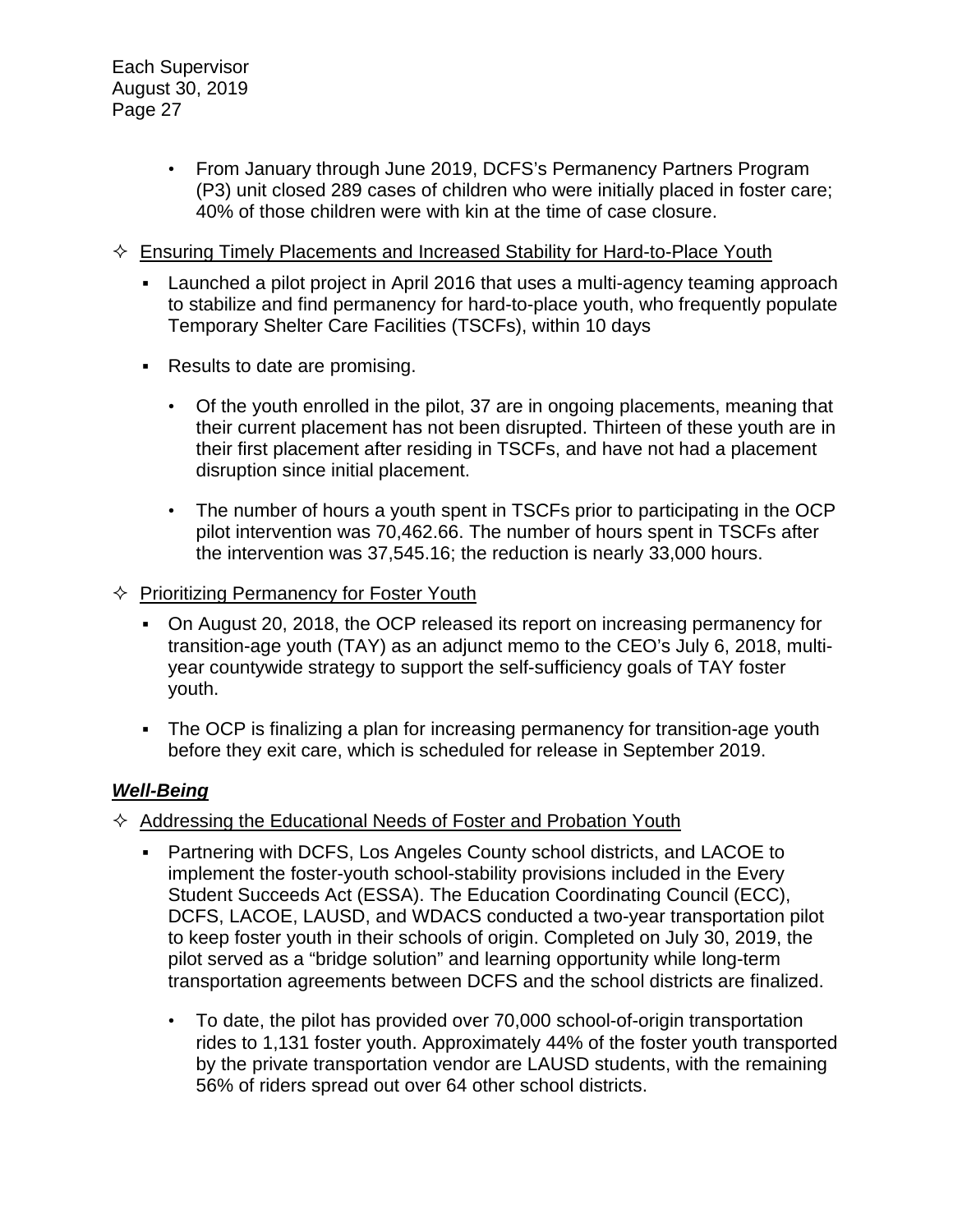- On June 28, 2019, DCFS signed the long-term transportation MOU and sent it with LACOE to all 80 of the county's school districts. To date, 6 school districts have signed on to this MOU (Antelope Valley, Compton, El Rancho, Hacienda La Puente, Lancaster, and Palmdale) with another 6 anticipated within the next month (Los Angeles, Downey, Pasadena, Pomona, Westside, and Whittier High School).
- Working with the Los Angeles County Department of Arts and Culture and DMH to implement a healing-formed arts education pilot for middle and high schools with high numbers of foster and probation youth this fall. The program will help youth build protective factors through the arts and will develop local art-focused networks of mental-health clinicians, artists, teachers, and other stakeholders within schools and their surrounding communities. MOUs are being drafted with participating middle and high schools in Pomona Unified and LAUSD.
- Working with John Burton Advocates for Youth and relevant County departments to facilitate enhanced support for post-secondary educational attainment for youth in the child-welfare and juvenile-justice systems, and to implement SB 12 provisions
	- DCFS, Probation, and LACOE participated in 2018–19's *California Foster Youth FAFSA® Challenge* (Free Application for Federal Student Aid), designed to increase system-involved youths' access to financial aid for college by increasing FAFSA completion rates. This year, Los Angeles County matched general-population rates by assisting 61% of eligible system youth to complete FAFSA applications, nearly doubling its 2017–18 rate of 33% and thereby winning a "most improved" jurisdiction designation from the state.

#### $\Diamond$  Increasing Workforce Development Opportunities for System-Involved Youth

- Facilitated the signing of an operational agreement among WDACS' Workforce Development Board (WDB), the City of Los Angeles' WDB, and the other five WDBs—Foothill, Pacific Gateway, Southeast Los Angeles, South Bay, and Verdugo—as well as with DCFS, Probation, LACOE, and WDACS. Under this operational agreement, the WDBs agreed to:
	- Prioritize foster and juvenile-justice–involved youth for work experience
	- Establish a continuum of workforce and education services system for youth and families at risk of becoming involved with child welfare or probation
	- Dedicate at least 30% of Workforce Innovation and Opportunity Act–Out of School Youth funds to serve in-school foster, probation, and homeless youth, based on the local youth population in each region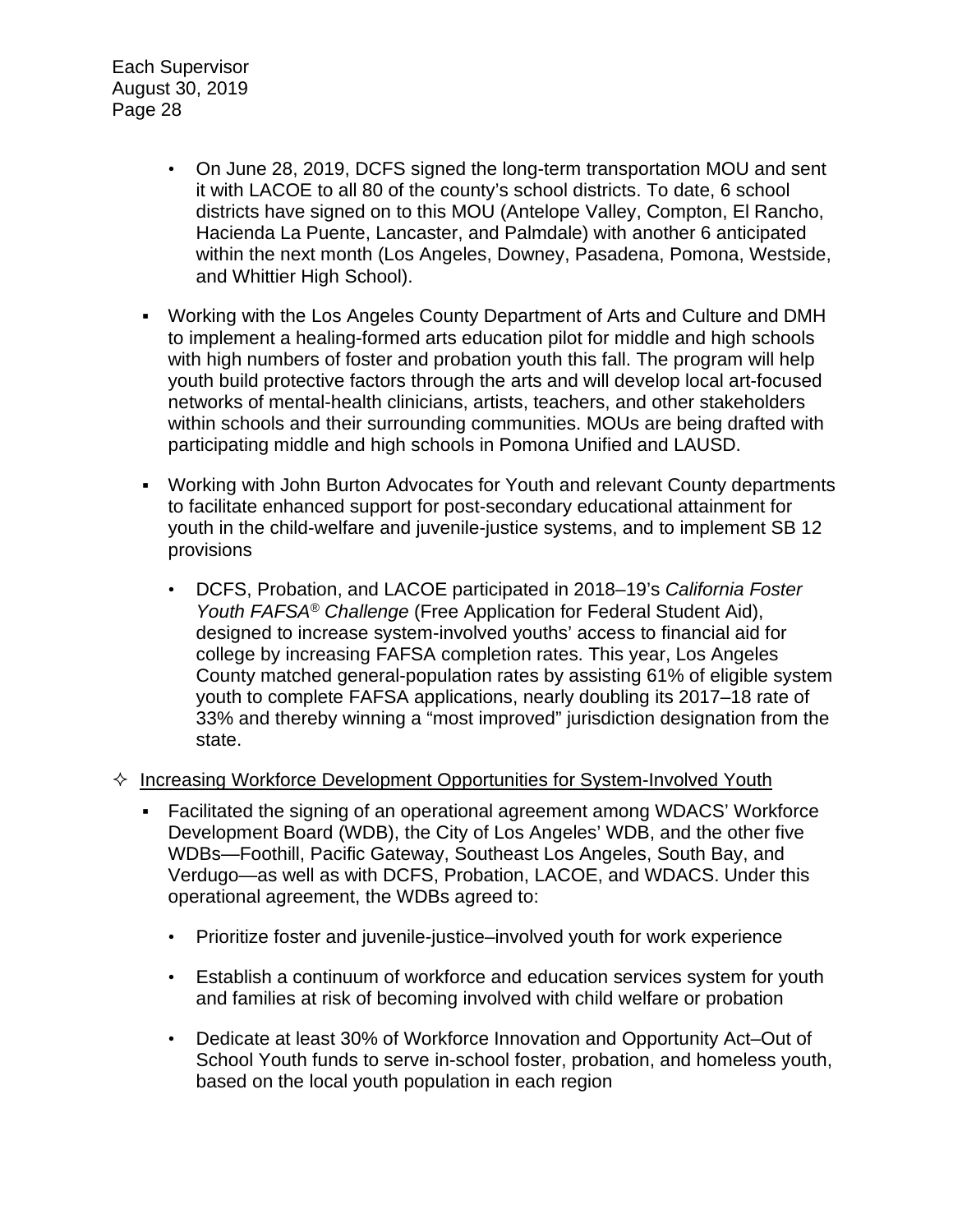- $\Diamond$  Addressing Timely Access to Forensic and Medical Exams and Medical History Information
	- Conducted an analysis of Medical Hub referral and appointment data to determine how to increase capacity and support for delivering timely forensic and medical examinations for children involved in investigations of abuse and neglect, as well as initial health exams for newly detained foster youth
	- Working with DHS, DCFS, DMH, and DPH to implement a detailed work plan to improve the overall Hub system, focusing on timely access to forensic exams and Initial Medical Exams (IMEs) in the short term, and potentially broadening Hub services in the longer term
		- DHS has improved the timeliness of Initial Medical Exams (IMEs) for newly detained children at each Medical Hub. The data for Quarter 2 of 2017 and Quarter 3 of 2018 show decreases in the average number of days between detention date and IME completion date for newly detained children—from 54.5 days to 33.7 days.
		- Aligned the DCFS policy on forensic exams related to allegations of child sexual abuse with the DHS protocols on forensic exams. DCFS, DHS, and OCP are also in the process of improving communication and understanding forensic medical-exam results between Hub providers and DCFS social workers through cross-trainings, multidisciplinary team meetings, and childabuse pediatrician peer-review processes.
- $\Diamond$  Ensuring the Appropriate Use of Psychotropic Medications for Foster Youth
	- Established a task force focused on the use of psychotropic medication for youth in care and addressing audit findings issued by the State of California in August 2016
	- Implemented new protocols in April 2017 for approving and monitoring psychotropic medication use for foster youth
	- Recent data reported on psychotropic medication use by foster youth in Los Angeles County shows a decline in usage (UC Berkeley report).
		- Between October 1, 2017, and September 30, 2018, the percentage of foster youth in Los Angeles County who were taking psychotropic medication was 10.5% (2,847 youth), a decrease from 12.0% (3,262 youth) two years earlier when the workgroup began (October 1, 2015 through September 30, 2016).
		- Similarly, the percentage of foster youth in Los Angeles County who were taking antipsychotic medications during the same period was 2.9% (773 youth), a decrease from 3.6% (986 youth) two years earlier.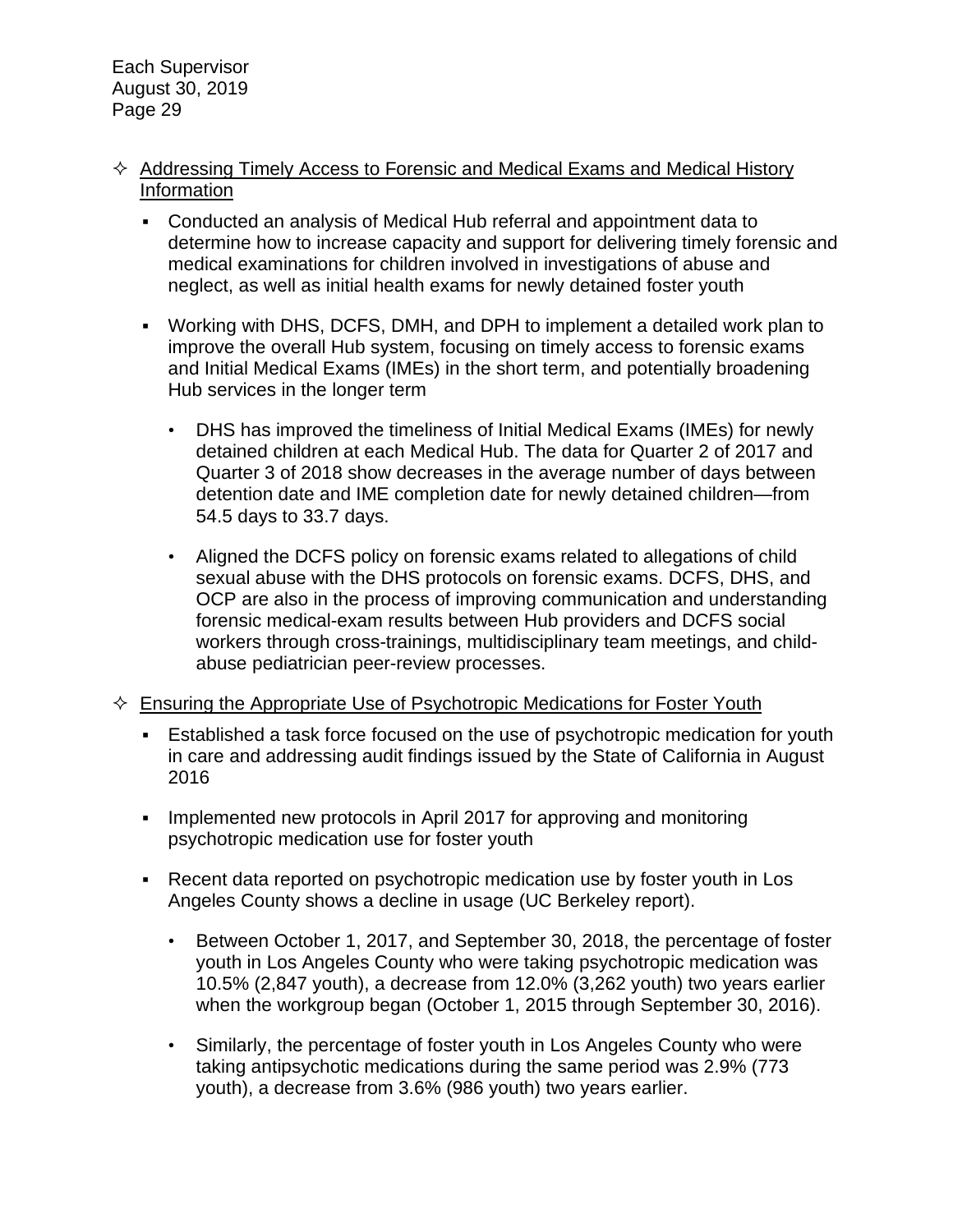- A Psychotropic Medication Youth Engagement Worksheet has been fully implemented by both DCFS and Probation that will help to ensure that youth are engaged in discussions about their medication usage and prepared to make appropriate medication decisions on their own behalf once they reach the age of majority.
- $\Diamond$  Coordinating Mental Health Assessments for Youth in Child Welfare
	- A Request for Proposals was released in August 2019 to analyze current mental assessments and make recommendations for streamlining the process.

### *Cross-Cutting Strategies*

- $\Diamond$  Improving Prevention Efforts and Service Coordination for Dual-Status Youth
	- Convening a multi-agency workgroup of key stakeholders to develop a plan for preventing youth from crossing over from dependency to delinquency, improving the treatment of dual-status youth, and strengthening data tracking and evaluation
		- The workgroup's Delinquency Prevention Subcommittee finalized guidelines regarding DCFS-involved youth for the diversion program created by the Youth Diversion and Development (YDD) division within the Office of Diversion and Reentry.
		- The workgroup's WIC 241.1 MDT Subcommittee is redrafting the WIC 241.1 protocols that require DCFS and Probation to jointly assess any youth who appears to come within the description of WIC 300 and WIC 602.
		- Completed the revision of the Operational Agreement designed to provide notice to and garner input from DCFS and the Children's Law Center (children's attorneys) when a WIC 300 youth is about to be detained by Probation
- $\Diamond$  Promoting Training Efforts across Organizations, Disciplines, and Sectors that Affect Children
	- Developed a curriculum for training the P&A networks in providing healinginformed supports and strengthening family engagement efforts
	- DHS, DCFS, and LASD completed nine scheduled cross-trainings in the Antelope Valley and Santa Clarita for DCFS and LASD staff on identifying signs of basic abuse (from maltreatment, neglect, or accidents) and when social workers and law-enforcement staff should bring children in for exams at the Medical Hubs or other hospitals. DCFS and DHS are implementing quarterly trainings throughout the county delivered by content experts from the various Hubs. DHS and DCFS also piloted a cross-training focused on sexual abuse to DCFS supervisors in the Antelope Valley and are working on scaling the training out to line staff.
	- DPH's Oral Health Program and the UCLA Dental Transformation Initiative implemented oral-health trainings for DHS Medical Hub providers, holding two